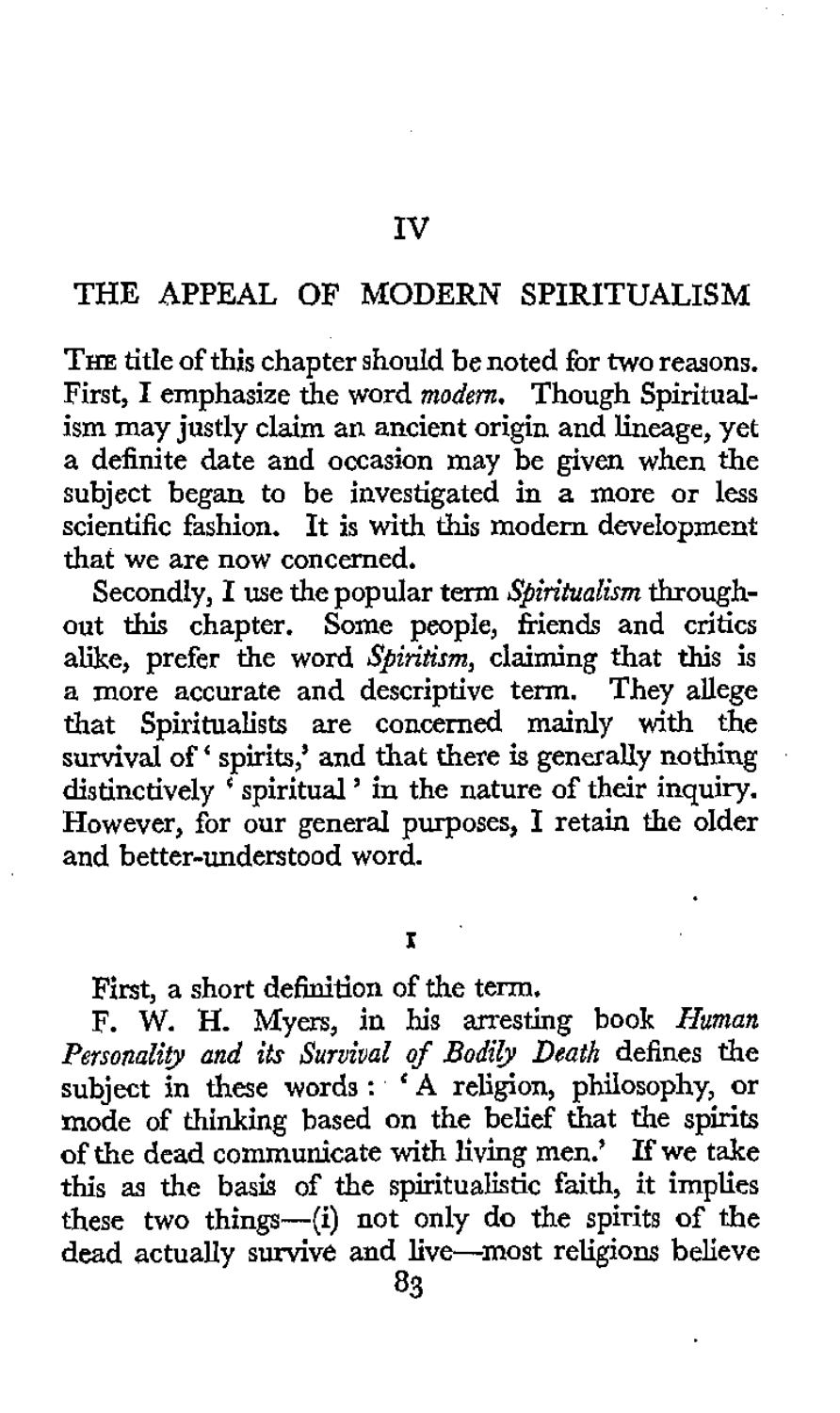this-but **(ii)** these spirits desire to communicate, and are able to communicate, with living people.

It is believed, however, that in their communications with our world the spirits do not reveal themselves ' at large' or to any and all, but can only make use **of**  special means, **or** rather specially attuned people, for their messages. These specially attuned people are commonly called 'mediums.' It is round this latter question-the supposed eagerness of the spirits to speak through mediums-that most controversy gathers. How can we know that the spirits are eager to reveal themselves? Why should they be limited to certain people in their important communications? Are the mediums **as** trustworthy as they seem to be necessary? What tests and proofs can we justly demand?

Though we are only concerned with modern Spiritualism in **our** discussion, it is helpful, and indeed necessary, to notice that its basis lies in pre-history. Since ever men could reason, they have believed, in varying fashions, that the spirit is 'detachable' from the body, and that what they roughly called the 'soul' might be wholly independent of **all** material forms. Indeed in earlier days, especially in what are called ' animistic' religions, men believed that everythingmountains, rivers, trees, and animals-had each a spirit of its own-its genius, its principle or its divinity-which could live and exhibit itselfseparate from the thing itself.

Even more particularly, however, these primitive peoples asserted that this was specially true about mankind. They believed that the human spirit was not only detachable from the body, but also survived its decay and death. Moreover, they also thought that these discarnate spirits, roaming free, could be ' tapped '<br>these discarnate spirits, roaming free, could be ' tapped ' or controlled by suitable people-for instance, by the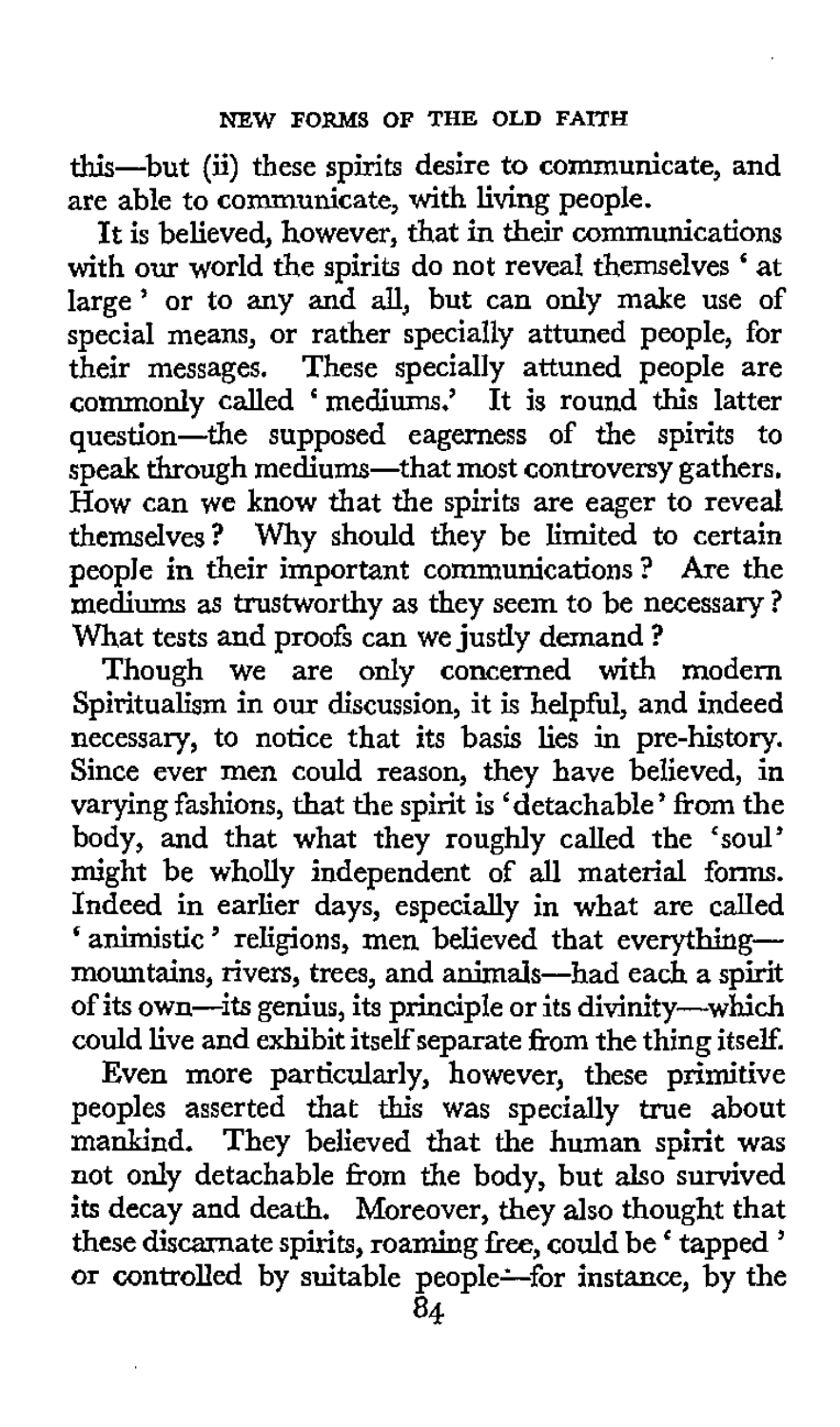' medicine man ' or the wizard or necromancer-and that these spirits could ' visit ' and express themselves to us by their **own** will and desire. No doubt **this**  was the only way in which our forefathers could explain the strange and awesome fact that in dreams and visions our spirits could apparently leave the body lying deeply in sleep, and yet could adventure actively on all sorts of reasonable or unreasonable errands. Further, only by some such belief could they find any solid basis for the prevalent notions about witchcraft, necromancy, and clairvoyance, or believe in ghostly visitations. The story of Saul and the Witch of Endor will at once occur to **our** minds.

It is only right to observe this ancient lineage of Spiritualism. *As* they have some bearing on our discussion, the following points should be noticed here. (i) In pre-scientific days, this doctrine of 'visiting spirits' was the **only** apparent explanation of many odd and unaccountable happenings in human life. (ii) In every case the whole subject was regarded with fear and shrinking **as** if it were unnatural ; and nobody ' resorted to spirits ' except in some dreadful expediency. (iii) The entire subject was regarded **as** illicit, dangerous, and even devilish. (iv) The higher and purer religions, such as the Hebrew, constantly forbade the practice, and declared it to be against the **will** of God.1

**2** 

But in spite of its ancient lineage, Spiritualism-as **a**  practice, a religion, and *a* philosophy-is almost entirely modern, both in its **outlook** and methods. According to its own writers, the modern phase began in **1847,** 

**<sup>1</sup>**Deuteronomy **xviii.10**  *(rn)* **85** ?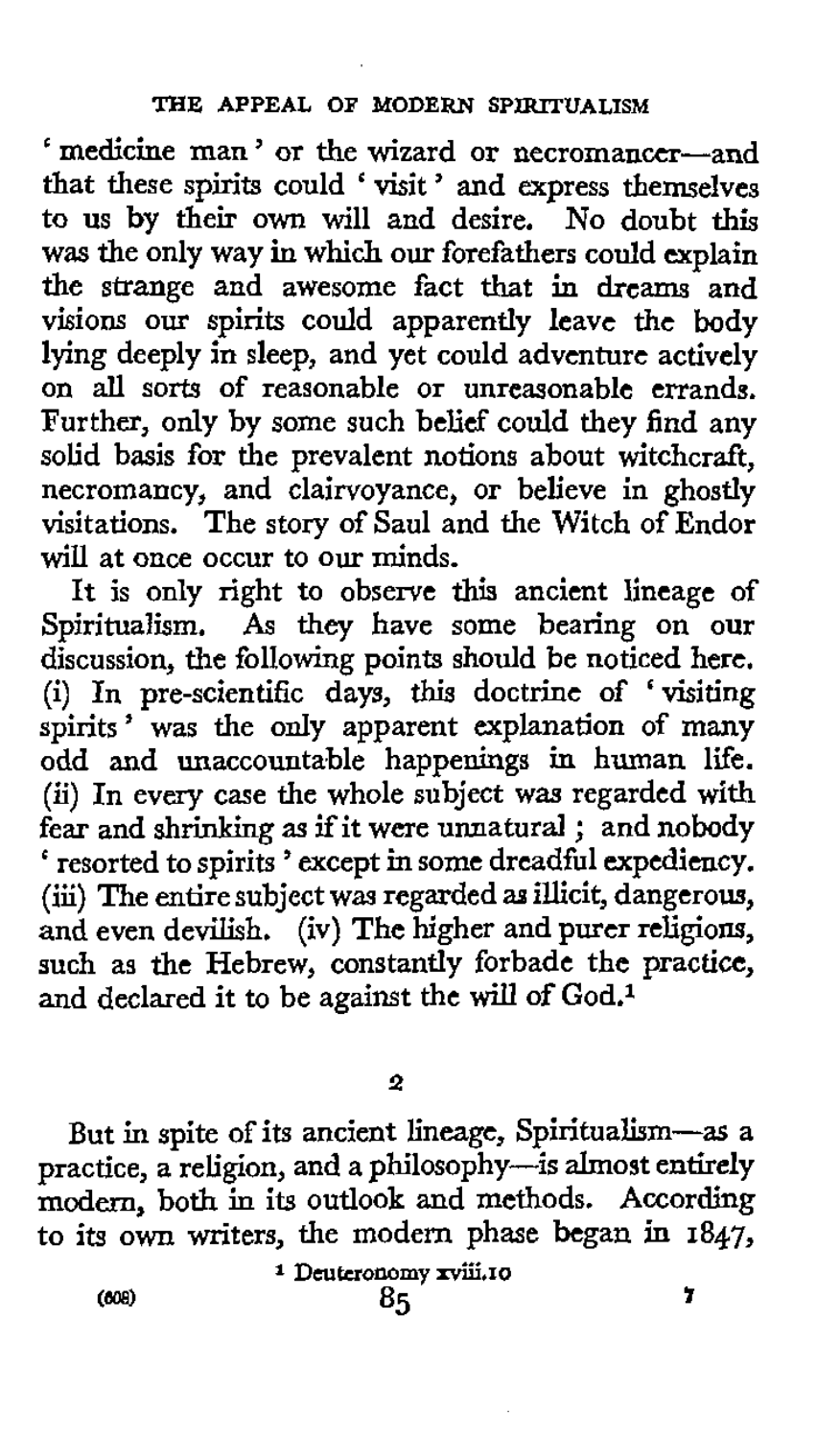roughly a hundred years ago, in *a* house temporarily occupied by Mr. **Fox** and his family in the town of Hydeville in the State of New York. His two daughters, Margaret and Kate, aged twelve and nine years respectively, were the first individuals recognized as 'mediums,' in whose presence and by whose agency many of the phenomena now common to spiritualistic practice took place, These children heard mysterious noises and rappings in the old house, and with the help of their parents and friends, they devised signals for spirit responses-three raps for 'yes,' one for 'no,' and two for ' doubt.' Considerable discredit has since been cast on the *bona-fides* of this family's methods been cast on the *bona-paes* of this family's methods<br>and claims; but at the time they gained great publicity. From the widespread interest which gathered round this family began most of the arranged sittings or seances which are now so usual a part of the daily, or rather nightly, practice of modern Spiritualism. The reports of the results obtained in this home caused worldwide interest and imitation, until in every land, east and west, societies and gatherings for investigation of these occult happenings became general. Modern Spiritualism, with its elaborate and more or less scientific attempts to investigate and test the presence and control of spirits, is the outcome of the interest aroused by the **Fox** family.

People of all sorts-scientists and philosophers, critics and friends alike-took an eager interest in this new investigation *or* entertainment. Naturally, many ridiculous claims were made by credulous people **who**  had no gift either **for** cool scientific observation or balanced judgment. Moreover-of this there can be no question-much fraud **was** practised by unscrupulous mediums **who** began to take up the subject as a ' **pro-**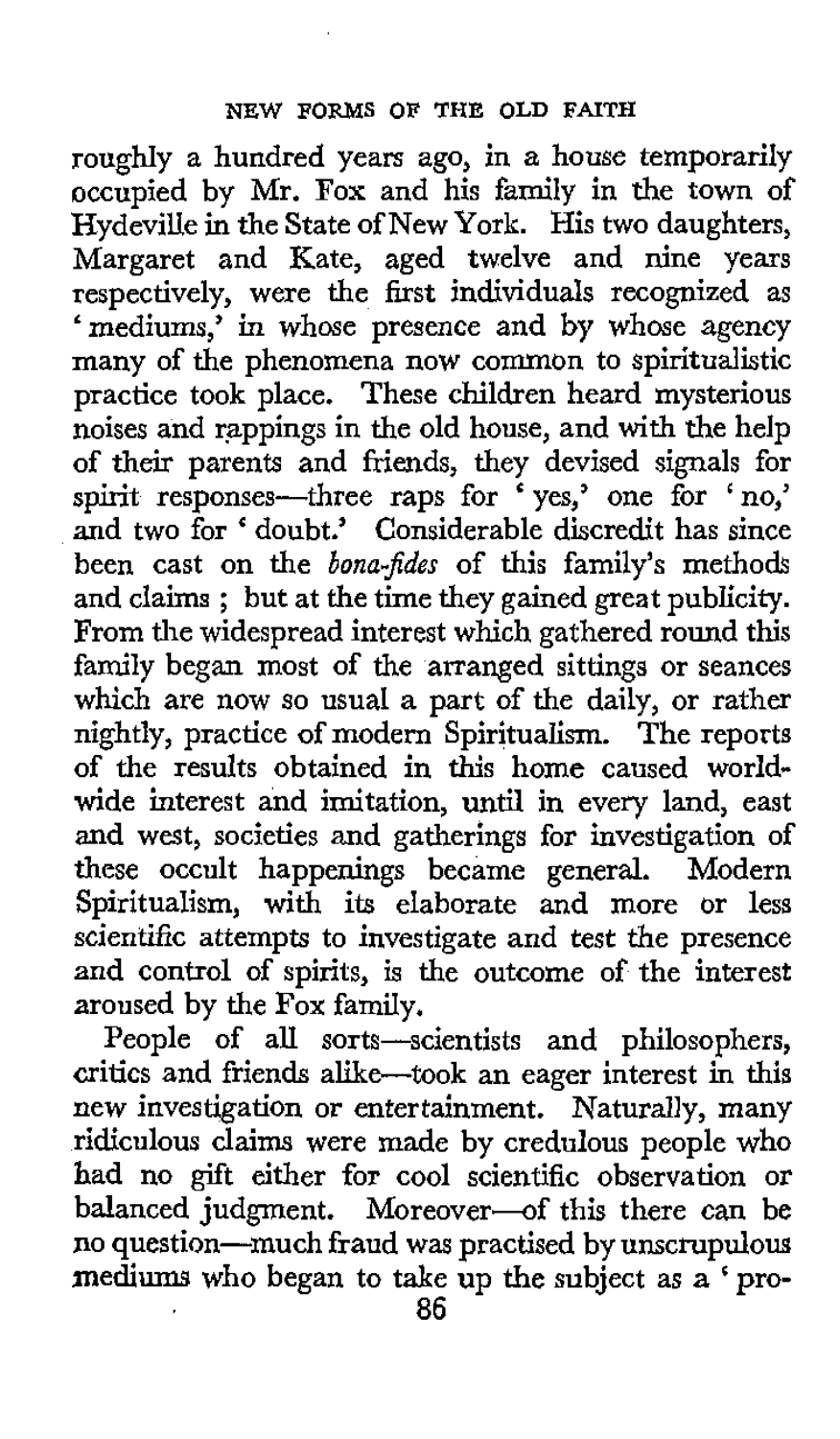## **THE APPEAL OF MODERN SPIRITUALISM**

fession,' in which unfortunately their livelihood depended upon 'results.' On the other hand-this cannot be overstressed-no-one regretted and deplored this outcome more than the hundreds of serious-minded investigators and Spiritualists, who were only interested in unearthing facts and making discoveries. Indeed, no-one has so honestly admitted, as these serious students have done, the prevalence of considerable fraud on the part of unworthy mediums who faked results and preyed upon the anxious credulity of their trusting victims. These scientific investigators have admitted this fully ; but they have also claimed that amid and in spite of the many frauds, there were great and sure results.

The climax of *this* new and serious investigation was the formation of the *Society of Pgchical Research,* founded in **1882.** The founders of this Society were serious students, whose only desire was to investigate the whole subject as impartially **as** possible and ascertain facts. While they were sympathetic and open-minded, they had no axe to grind, one way or another. The Society's results have been published in numerous volumes of its official *Proceedings,* where their tests and experiments are fully recorded. We may therefore say that this year, **1882,** is a distinct landmark in the study of this difficult subject. Then, for the first time, men of accredited ability and training tried to find honest results and employ fair tests. If many of their published answers seem vague and inconclusive to us, the reason lies more in the nature of the subject itself and the difficulty of effective proof than in any fault of the men and women concerned, or of their honesty and impartiality.

Since that time, especially as a result of the two

**87**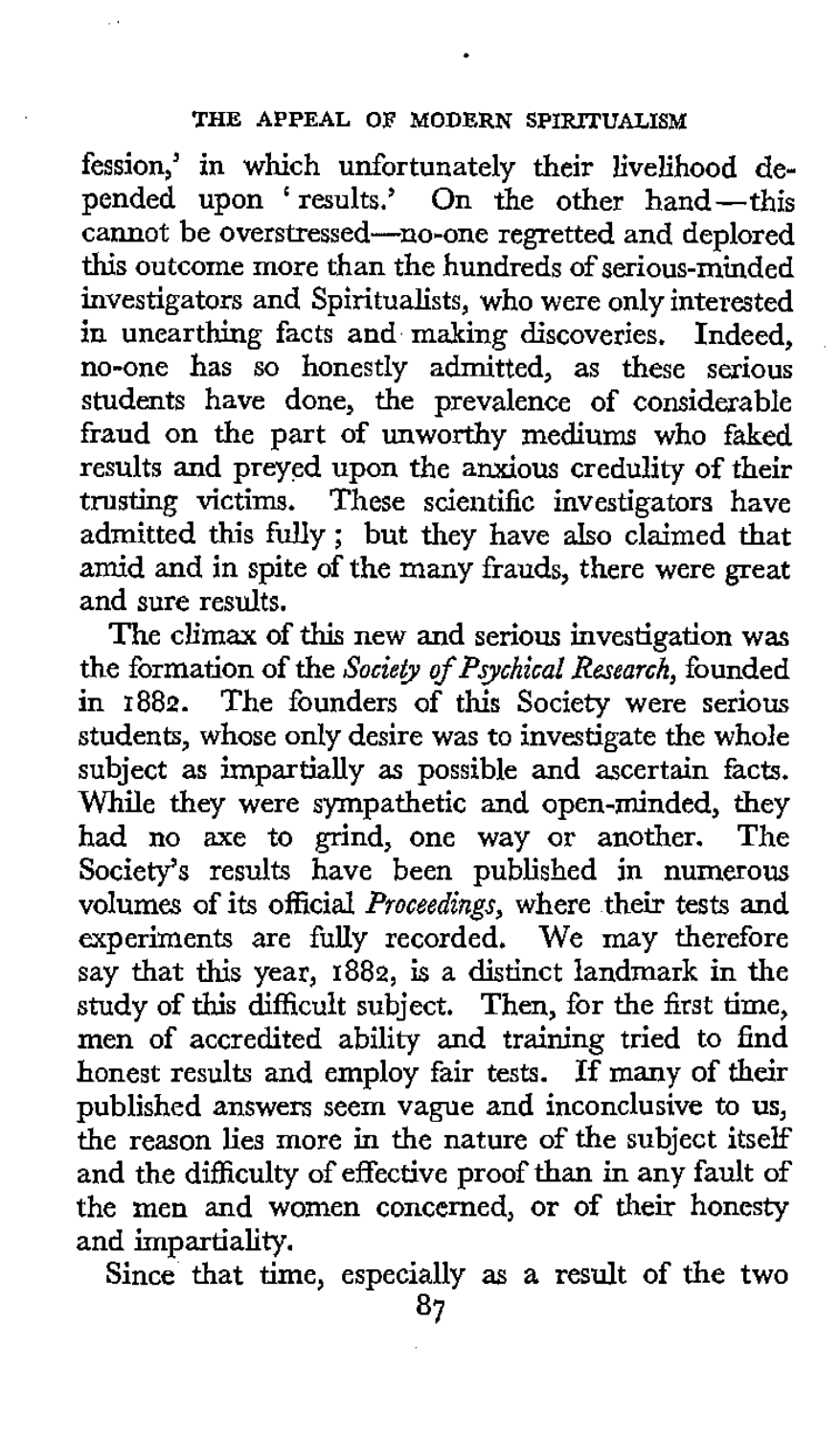World Wars and the anxious longing of bereaved people to know about their **own** dear dead, the interest in spiritualistic inquiries has greatly increased. I deal with this subject for one special reason only---that unfortunately many practising Spiritualists have thought it right to separate themselves from the Christian Church. Some even impugn its teaching and attack its faith. Not all, by any means. I have some fellow ministers among my friends who are avowed Spiritualists-and who regularly attend seances. In all reasonableness, I do not see why any honest Spiritualist should need to separate himself from the faith of Jesus Christ. Surely in that faith he has the one perfect guarantee of what he hopes to establish-the survival and identity of the spirits *of* those who have died. *<sup>I</sup>* cannot see as fine or as final a guarantee of their hopes and claims as the resurrection of Jesus Christ, and the character and promise of God.

On this point, for instance, the article in Chambers's *Encyclopædia*, written by an avowed Spiritualist, has this typical criticism : 'It is urged that the present life will assume a new value and interest when men are brought up not merely in the vacillating and questionable *belief*, but in the settled and indubitable *conviction* that our existence in **this** world is really but one of the stages in an endless career. . . .' That phrase 'the vacillating and questionable belief' shows the trail *of*  the serpent ! To the Christian, the belief in the immortality of the soul is undoubtedly a *faith*-as indeed all great spiritual truths must be-but in the victory of Jesus Christ, and the power and promise of the God of all sovereign love, it is not in any sense either vacillating or questionable. It can only be questionable **to** those who question God.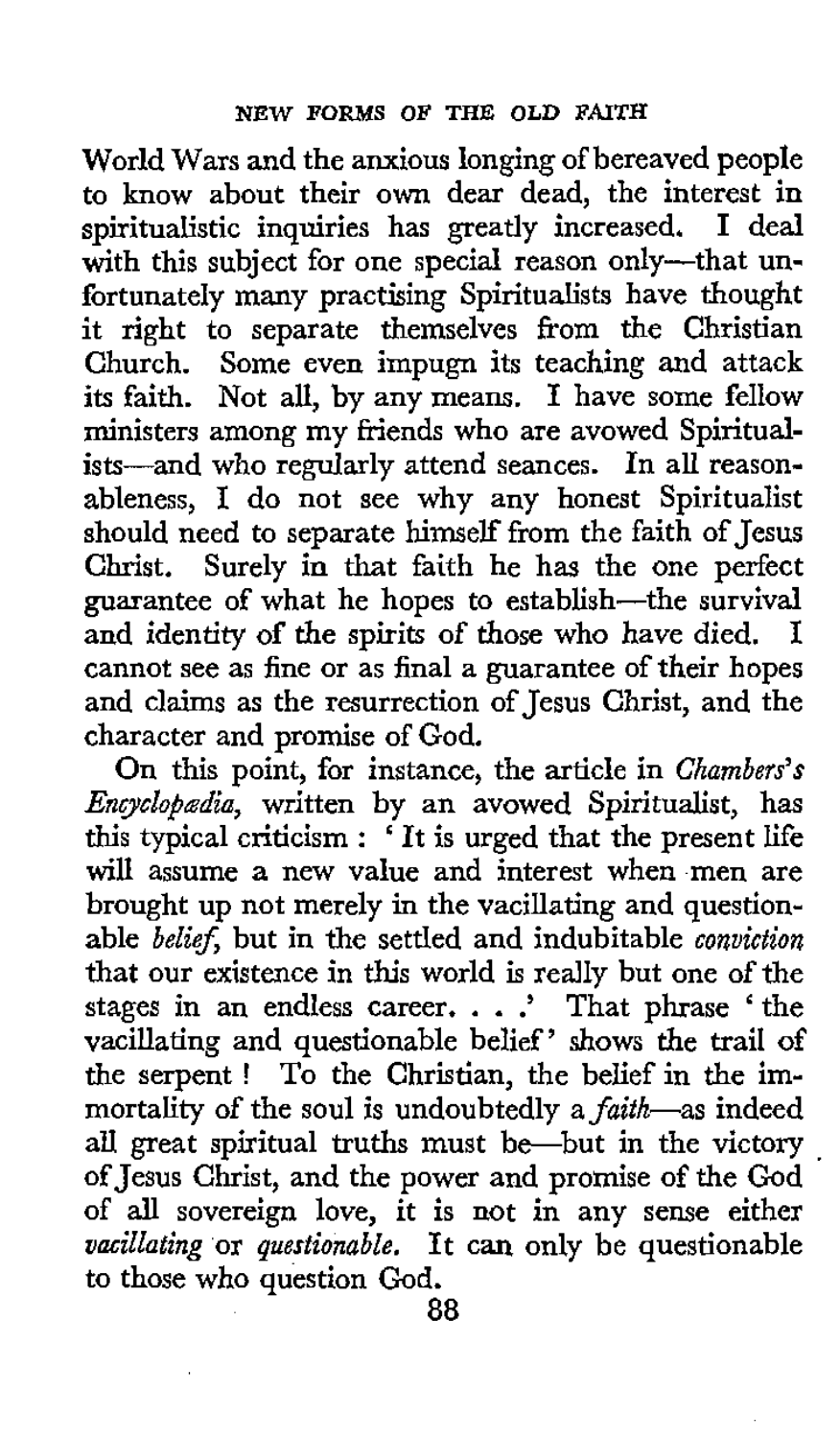**3** 

With this short and inadequate introduction to the origin and history of modern Spiritualism, let us state its main claims and creed.

In doing so, by way of preface may I say that I am not speaking at second-hand, at hearsay, or merely from reading other people's experiences? I have attended seances at the invitation **of** those who were interested in the study. They asked me to be presentlet me say this to their credit-mainly because they knew that I was critical and mentally aloof. *As* a result of these experiences, I say here and now that I have seen things at some **of** these gatherings which I cannot explain by what I at present know. But then-I say this quite **as** frankly-I was not given any opportunity to investigate, as  $\vec{I}$  should naturally examine and test any other phenomenon. For one thing, the sittings were invariably held in the dark. On a cold winter night there was not even a fire allowed in the room. To account for this apparent inhospitality, my friends asserted that the spirits did not favour light or heat. I do not know *why* this should be so, or how my friends ever learned this interesting fact. But certainly that was the reason given to me quite seriously. Let me admit straight away that some things happened-for instance, apparent levitations, movements in the air, touches on my hand-which under the darkened conditions I could not explain or account for. But then, as I said, I was not afforded any opportunity to test what these happenings were, or given any chance to examine them, as I should examine anything else. In the only instance, however, where I could actually test anything-the alleged voice **of** a **man,** a dead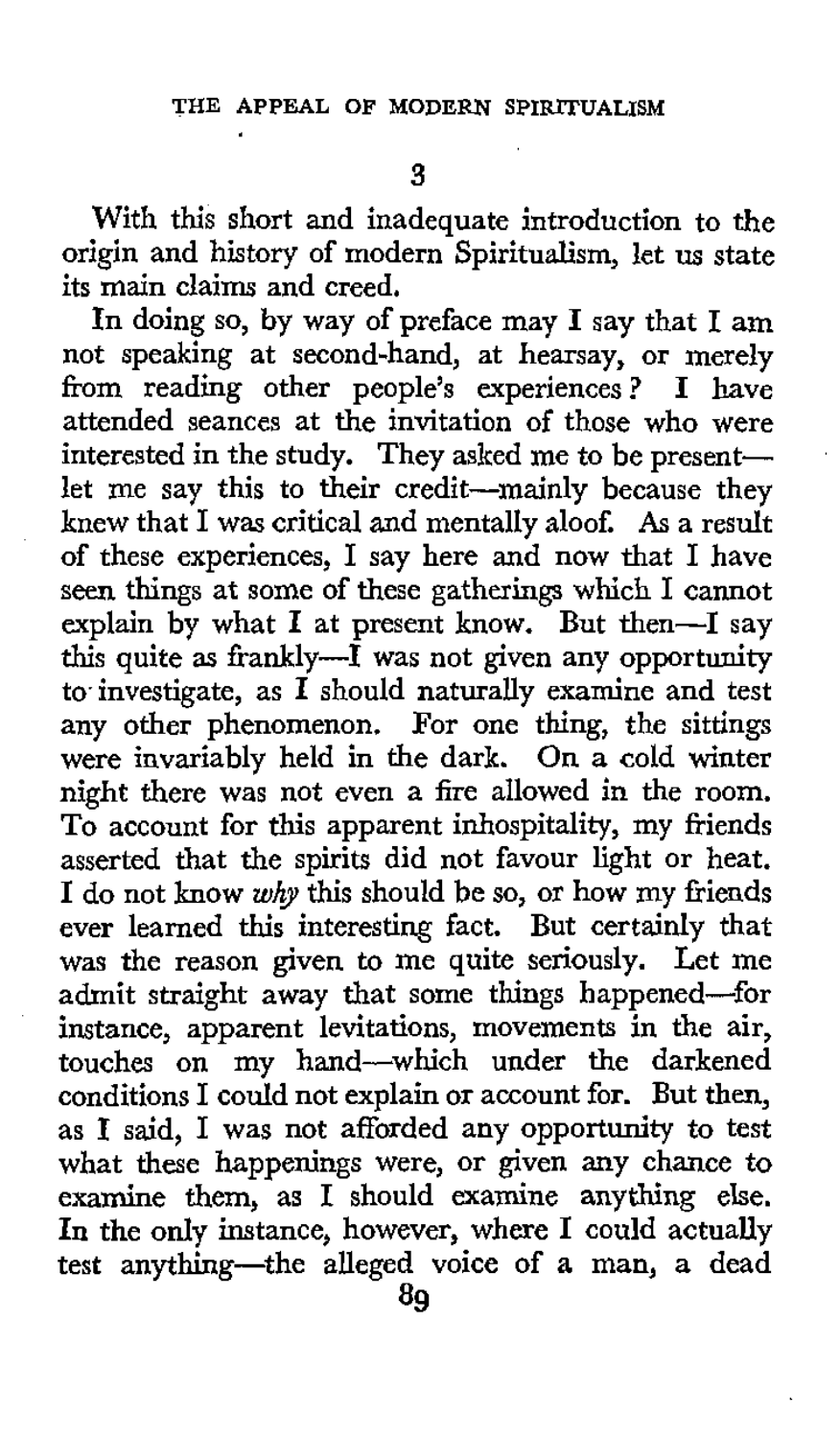Edinburgh man, who claimed close acquaintance with me and recalled himself to my mind-I have only to say that I never met that man in my life.

I hope no open-minded person wilI *think* that this prejudices me as a judge. I am quite ready to be convinced by any fair test that is open and above-board. But I am compelled to say that on this one opportunity where I had a chance to verify these alleged voices of spirits, I found the claim to be either fraudulent or faked. I only relate this, however, to show that **I** am not speaking at second-hand.

In a word, it claims that we receive communications, more or less directly, from those who have 'passed over.' These communications, either by agreed signals or by direct speech, take the form of intelligent and intelligible assurances regarding the *survival* and the *identity* of those who have died. It is believed that these 'discarnate spirits ' are continually and anxiously striving to reveal themselves to us, and to tell us of the conditions of their new life. Therefore they are said to make eager use of any attuned person in our midst who may have the necessary gift of receptiveness. **This** receptive person, **as I** have said, is commonly called a medium. More and more, modern Spiritualism centres round the question of this medium-his or her receptiveness, quality, passivity, trance-power, personal attributes, honesty and reliability. What then are the claims of Spiritualism?

Here we come upon the first important difference between ancient and modern Spiritualism. Dr, F. **C.** S. Schiller **1** puts the point concisely, ' Whereas a spirit was originally supposed to produce effects *in virtue* of *its own powers,* the tendency in modern spiritism is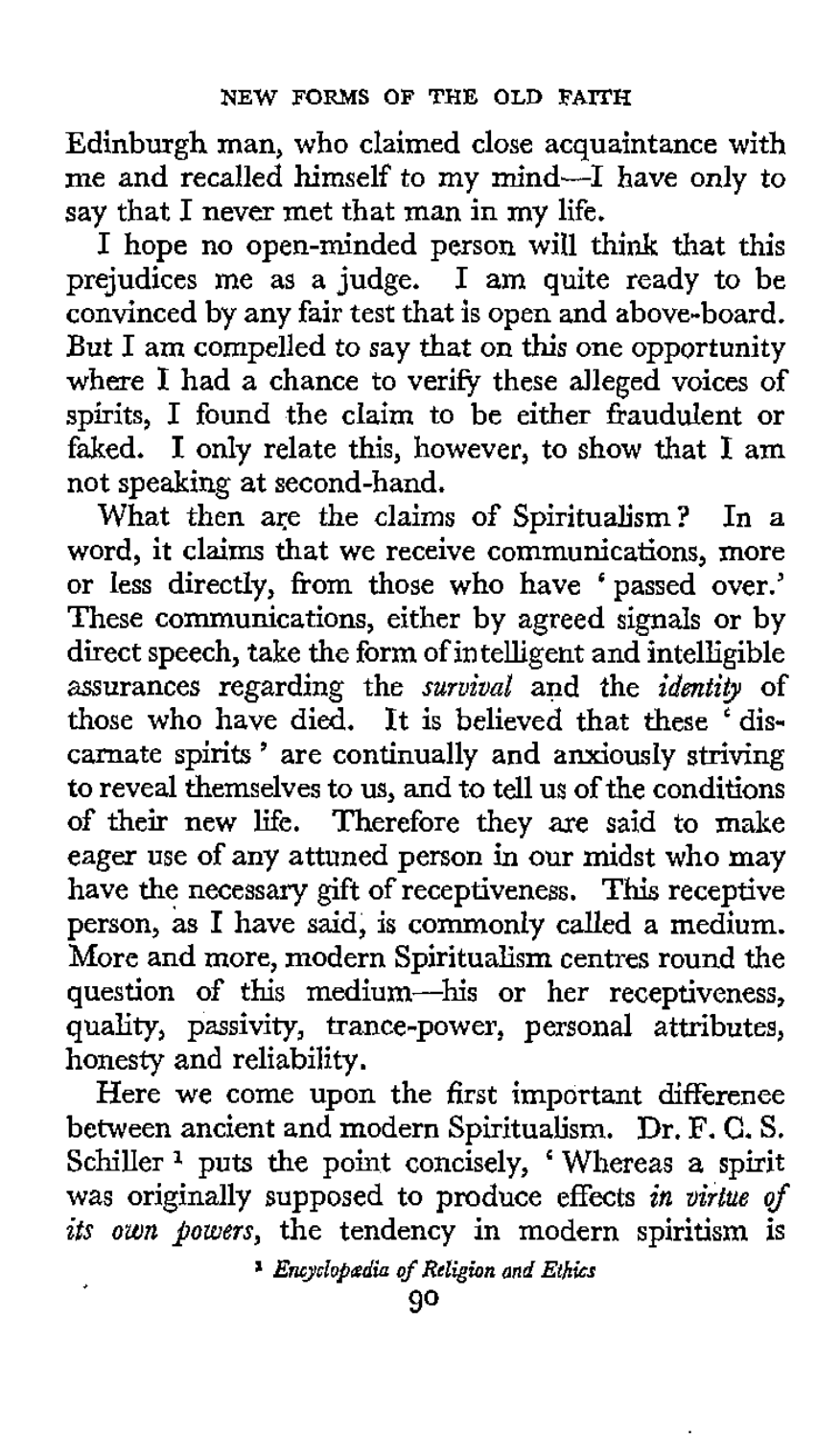towards a subtle theory which regards the presence of a medium as always necessary, even where it is not recognized.' It is this change in theory that accounts for the arranged sittings or seances which have become so common since the days of the **Fox** sisters. Before that time, it was presumed that the spirits 'in virtue of their own powers' revealed themselves to some person of their own choice, and by their own some person of their own choice, and by their own<br>desire ; but now, the spirits are almost 'tapped' by the trance of a suitable medium, and may in a certain sense be 'commanded' by this medium. Thus, more and more, modern Spiritualism may be said to centre round the personality of a suitable medium.

If some of us complain-perhaps justly enoughthat there are astonishingly few revelations from departed spirits, considering how eager they are presumed to be to reveal themselves and give messages, the answer is given-also justly enough-that the scarcity of the communications is entirely due to the fact that there are so few attuned mediums. **A** quite reasonable point if we accept the spiritualistic theory.

I could readily agree with the reasonableness of this, were the average medium a somewhat different type of person from what he or she usually is. It is this whole question of the medium that is one of my prime difficulties. Even Sir Oliver Lodge has admitted that the average medium is a person of ' low ' intelligence-in his own words ' **as** a rule not particularly able or highly educated folk.' With the best will in the world, I cannot understand why spirits, presumably purified from the clogging influences of the body, should choose to manifest themselves, only **or** mainly, to people of **this** order. If they manifested themselves to saintly souls or to those **who** live on **a** high spiritual and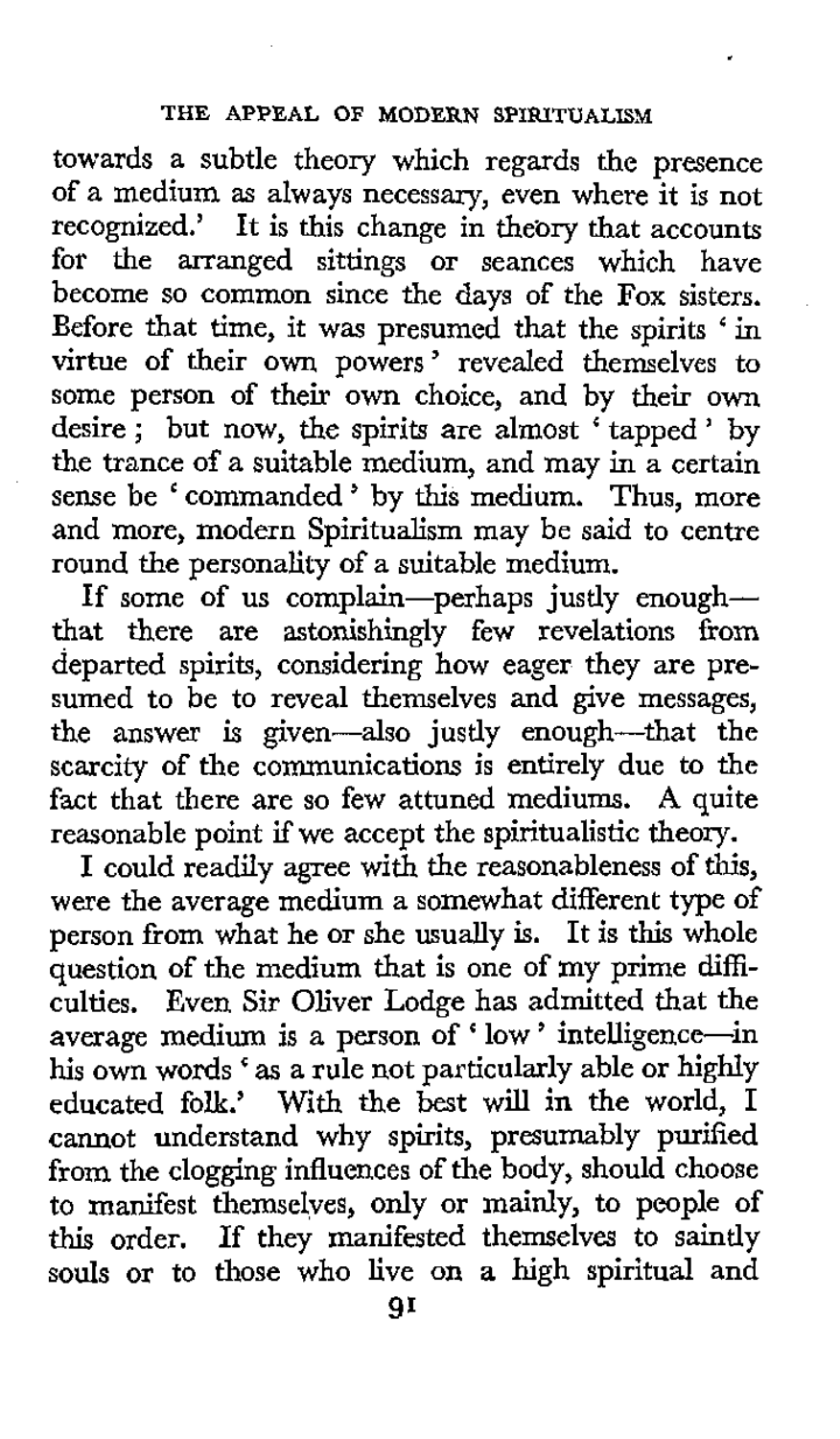mental level, I could at once appreciate **this.** *All* the great revelations that have been given to mankind down the ages-and Spiritualism seriously claims to be a great revelation-have been given to saintly people who lived and dreamed the best, or to people of noble mind, fine character and visionary quality. Why should *this* revelation, which should mean so desperately much to the human mind, come only through people whom Sir Oliver Lodge quaintly calls people of low intelligence? This in itself seems to run counter to the history of man's best experience, and it contradicts all man's previous dealing with the spiritual world. Frankly, I am puzzled and disturbed by it. God has always chosen the finest instruments to proclaim His finest message.

Further, **as** a practice and as a religion, modern Spiritualism is not only the study of any *chance* communications which may occur here and there, but also a concerted endeavour by expectant people to obtain deeper and fuller revelations. It is for this purpose that these regular seances are arranged and held by sympathetic people. Those **who** engage in these gatherings seek to control or ' command' the spirit who comes into their presence, or rather, to put it more fairly, to be controlled and commanded by the spirit. By the use of a code or device of signals they hope to spell out or voice the communication which the spirit may desire to give. Many of the asserted results of these seances have been published, as I already mentioned, in voluminous tomes, particularly in the official *Proceedings of the Society for Psychical Research.* 

Any criticism of these results must obviously centre round the following points-accuracy of observation ;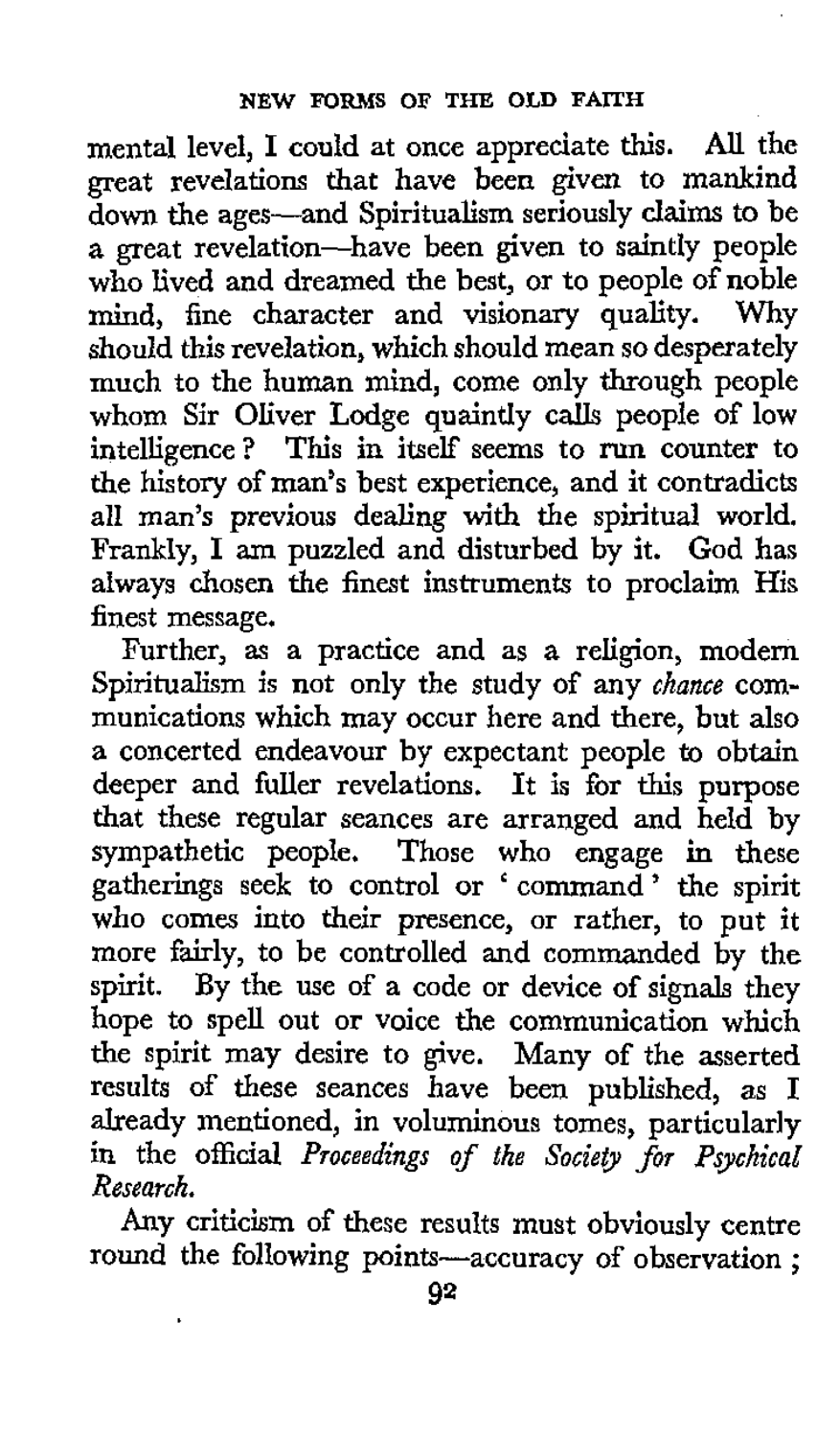strictness of tests; the quality and worth of the messages; opportunities of fair examination; questions of possible fraud on the part of the medium; self-deception or even mass-deception on the part of seur-acception or even mass-acception on the part of<br>the audience ; psychological questions of the unknown influence of mind upon mind; finally, most important of all, questions of explanation and interpretation.

This last point is really the most important. To my mind-even if we frankly admit that some happenings do take place which seem to transcend our present understanding of nature-there is the greater, indeed the final, question of *interpretation*. It is not the facts, but the interpretations of the facts, that matter most. In attempting to explain the facts and occurrences, are we necessarily shut up to a belief in the agency and intervention of spirits? Do not let us blind ourselves to the fact that there are two separate things involved-the occurences themselves, whatever they may be, and the interpretation of these occurrences. The whole question, for or against the claims of Spiritualism, lies in what sort of interpretation we give to these events.

In considering this, I should like to say quite definitely these three things :

(i) If there is anything to support or justify the results that are claimed, every fair man should desire to see the whole question fully and scientifically investigated. It will not do to say 'nonsense' or ' balderdash,' and rule the matter out of court. The claims of Spiritualism are serious and important, and should receive serious consideration. This is why we should welcome such open testing and such sifting of evidence as has been assured in the past by the Society for Psychical Research. Dogmatism *uguimt* Spiritual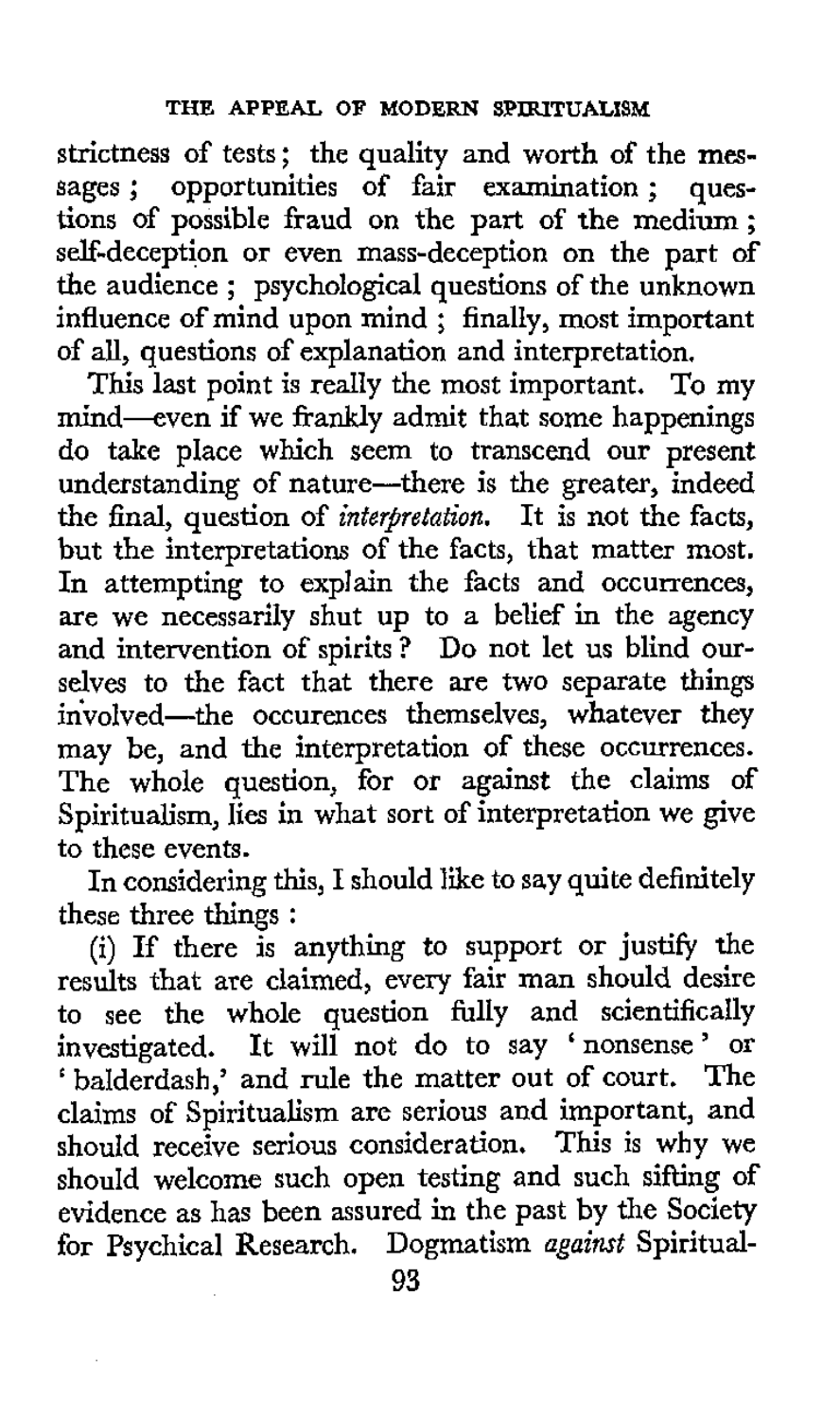mental level, I could at once appreciate this. *All* the great revelations that have been given to mankind down the ages-and Spiritualism seriously claims to be a great revelation-have been given to saintly people who lived and dreamed the best, or to people of noble mind, fine character and visionary **quality.** Why should this revelation, which should mean so desperately much to the human mind, come only through people whom **Sir** Oliver Lodge quaintly calls people **of** low intelligence? This in itself seems to run counter to the history of man's best experience, and it contradicts all man's previous dealing with the spiritual world. Frankly, I am puzzled and disturbed by it. God has always chosen the finest instruments to proclaim **His**  finest message.

Further, **as a** practice and as a religion, modern Spiritualism is not only the study of any *chance* communications which may occur here and there, but also a concerted endeavour by expectant people to obtain deeper and fuller revelations. It is for **this** purpose that these regular seances are arranged and held by sympathetic people. Those **who** engage in these gatherings seek to control or ' command ' the spirit who comes into their presence, or rather, to put it more fairly, to be controlled and commanded by the spirit. By the use of a code or device of signals they hope to spell out or voice the communication which the spirit may desire to give. Many of the asserted results of these seances have been published, as I already mentioned, in voluminous tomes, particularly in the official *Proceedings of the Sociep for Psychical Research.* 

Any criticism of these results must obviously centre round the following points-accuracy of observation ;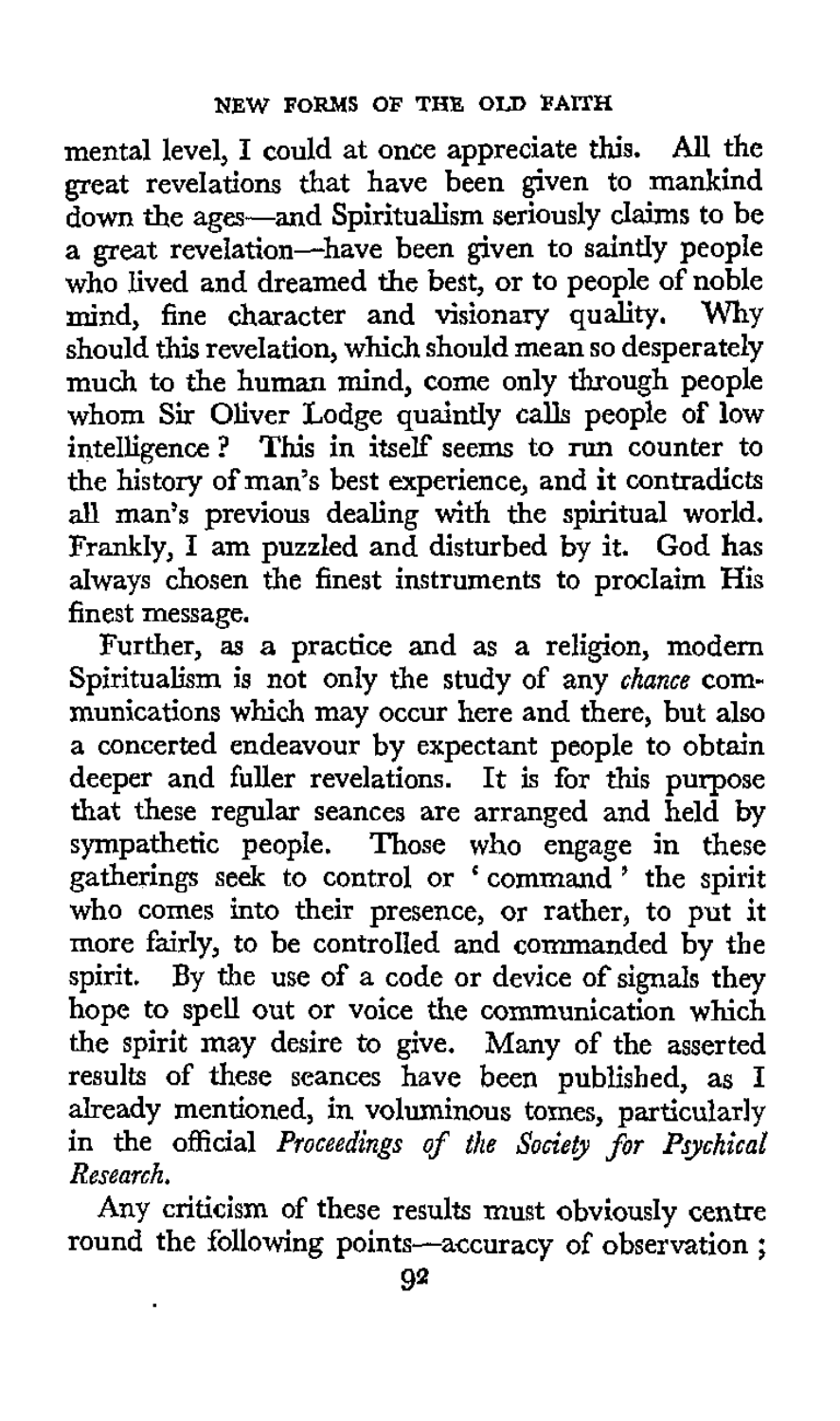strictness of tests; the quality and worth of the **mes-**sages ; opportunities of fair examination ; questions of possible fraud on the part of the medium; self-deception or even mass-deception on the part of the audience ; psychological questions of the unknown influence of mind upon mind ; finally, most important of all, questions of explanation and interpretation.

**This** last point is really the most important. To my mind-even if we frankly admit that some happenings do take place which seem to transcend our present understanding of nature-there is the greater, indeed the final, question of *interpretation.* It is not the facts, but the interpretations of the facts, that matter most. In attempting to explain the facts and occurrences, are we necessarily shut up to a belief in the agency and intervention of spirits? Do not let us blind ourselves to the fact that there are two separate things involved-the occurences themselves, whatever they may be, and the interpretation of these occurrences. The whole question, for or against the claims **of**  Spiritualism, lies in what sort of interpretation we give to these events.

**In** considering this, I should like to say quite definitely these three things :

(i) If there is anything to support or justify the results that are claimed, every fair man should desire to see the whole question fully and scientifically investigated. It will not do to say 'nonsense' or ' balderdash,' and rule the matter out of court. The claims of Spiritualism are serious and important, and should receive serious consideration. This is why we should welcome such open testing **and** such sifting of evidence as has been assured in the past by the Society for Psychical Research. Dogmatism *against* Spiritual-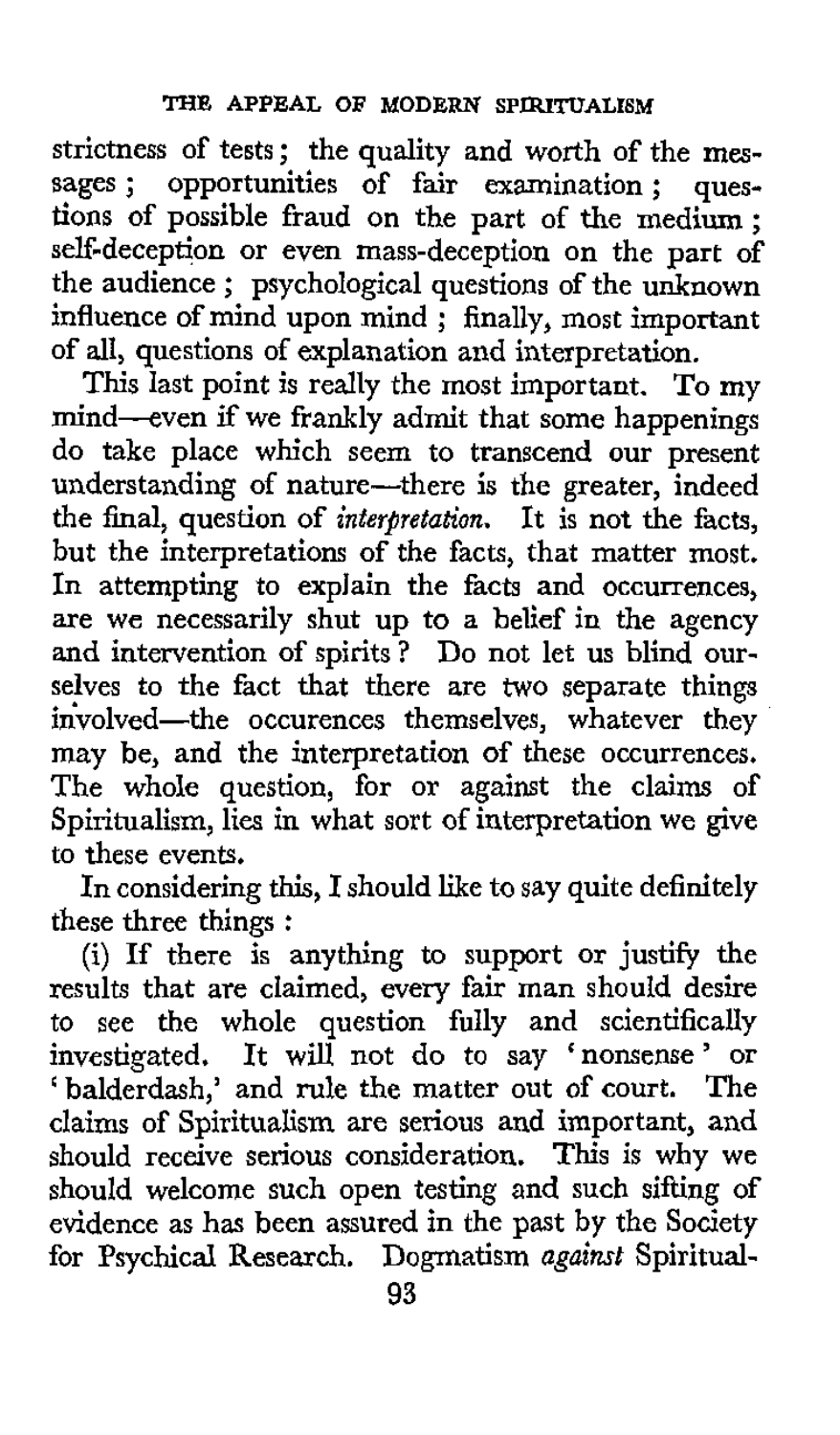ism is just as meaningless as dogmatism *for* it. But while we should welcome the fullest investigation by accredited people, there is one word of caution which ought to be said. It is one thing to institute a fair and serious inquiry ; it is quite another thing for untrained or credulous people, who have no experience either in observation or in judging evidence, to put themselves in the hands of clever mediums, where they may have no chance of testing fraud or examining claims. That way lies sheer credulity and self-deception.

(ii) This also should be said. Let me quote from Mr. Myers, who says, 'We have shown that amid much deception and self-deception, fraud and delusion, veritable manifestations do reach **us** from beyond the grave.' May I say that if this were the case, even though there were only *one indubitable instance,* the whole matter would be settled for me ? For with one proved case of spirit intervention, the *principle itself* would be established.

(iii) But my next remark is just as important. Please notice **Mi.** Myer's claim. **A** logical mind will see at once that his sentence merely begs the question. We may admit with him quite frankly-anyone who has studied some of the authenticated cases must admitthat results have occurred which are apparently beyond any of our present known ways of ordinary communication. That may be openly acknowledged. But it is quite another matter to turn and say, as Mr. Myers does, that these puzzling results are due to one cause, and one cause only—the intervention of spirits. Is this not the very point to be proved? He merely assumes it. In other words, he begs the question he seeks to prove. We may admit the puzzling results ; **we** must. But it is the explanation or interpretation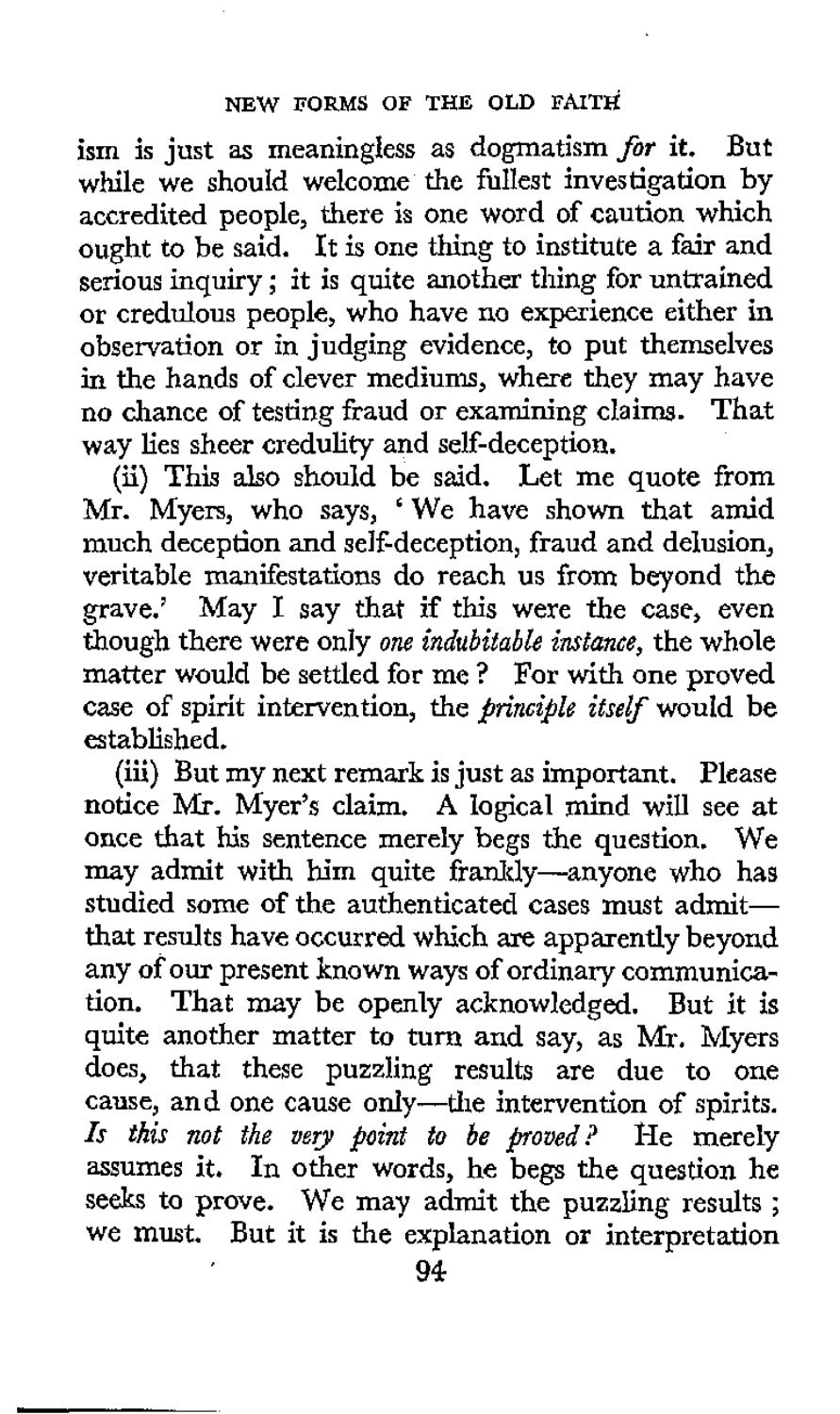of these results that matters. He says in effect 'The only explanation of these manifestations from beyond the grave is the intervention of spirits.' We reply*rs it?* 

**4** 

**This** then is the one point at issue, for everything in this curious controversy centres round interpretation or explanation. What explains some of the things and happenings that are recorded ? So many explanations have been offered, both by friends and critics, that it may be best for us to tabulate and examine a few of the ' more common.

(i) Some say that the results are due mainly or only to *fraud* and *conjuring tricks* in the dark. I do not agree. Admittedly there have been some dreadfully heartless ramps practised on simple and gullible seekers who are only too ready to believe what they want to believe. Nobody has been so honest **in** admitting these cruel frauds as the best and sincerest investigators. As a consequence of this, the Society for Psychical Research will never make use of any medium who has been even suspected of jugglery or deceit. I fear however that there is bound to be a constant temptation to fraud so long as mediums have to make their living by their profession and are paid more or less by results. But ,fraud, however often it may have occurred, will not account for many authenticated happenings.

(ii) Some say that *self-deception* explains everything. Sitters for instance regard as ' supernormal ' some information which they themselves have unwittingly given to the medium. Further, we know how difficult it is to keep continuous attention, and how easy it is to have lapses of observation of which we ourselves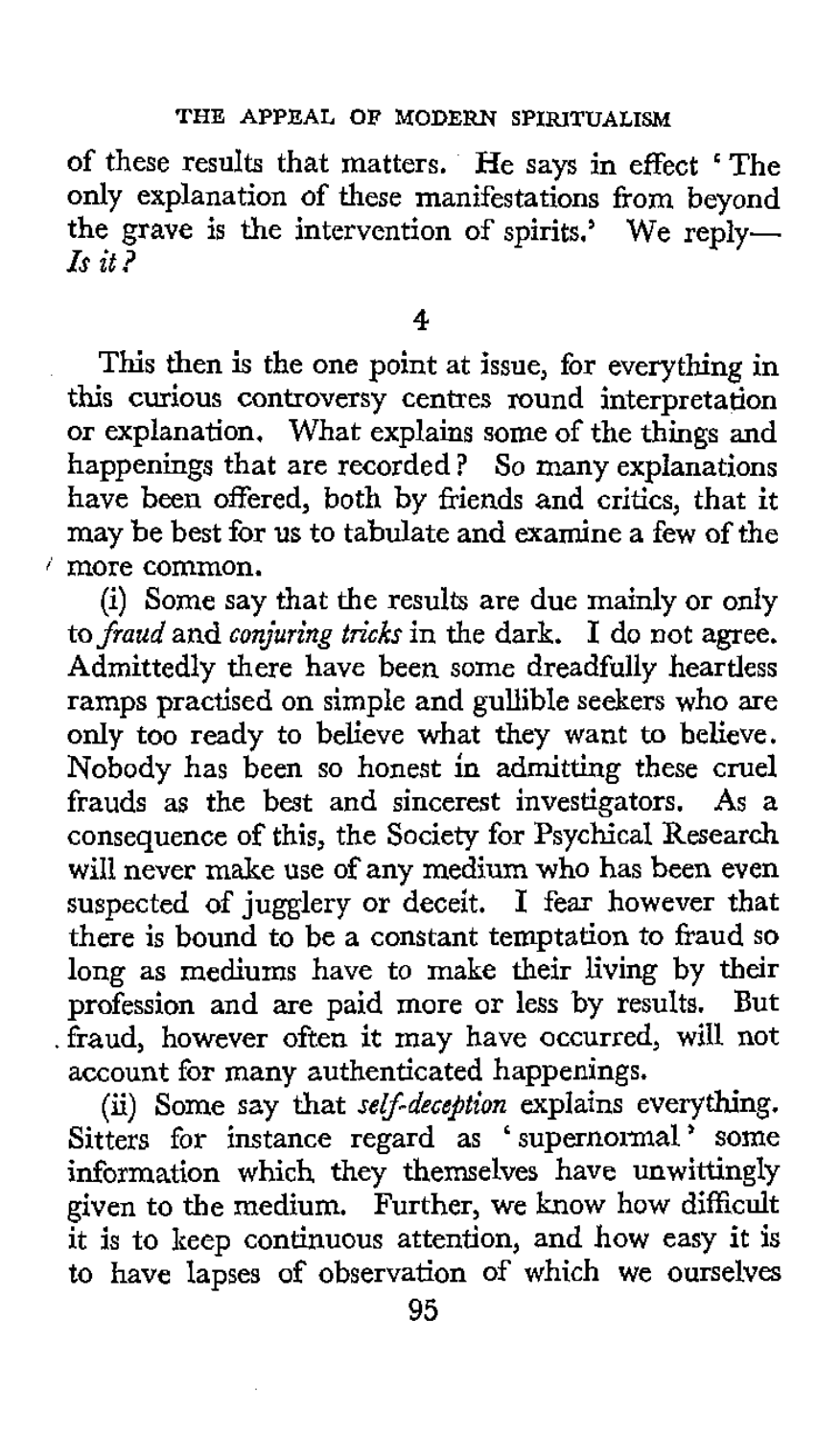are not aware. But again, while this may be true of ordinary untrained people, it surely does not apply to the type of men and women who **form** the Society for Psychical Research.

(iii) Many prominent psychologists account for the ' psychical ' phenomena-impersonations, premonitions automatic writing, supernormal knowledge-by referring them either to *subconscious memory* or *multiljle personality*, or other processes of the queer unknown depths of the human mind. In a recent broadcast on the BBC Third Programme, Professor Price spoke **of**  what he called 'a common unconscious,' and he seemed to suggest that as there is a definite association of ideas in every conscious mind, so in a trance state there may be a tapping of a ' common unconscious'; for he alleged that <sup>?</sup> at the unconscious level there are no boundaries between separate minds.' However interesting this may be, it is too hypothetical to account for **all** that happens at seances.

(iv) The commonest explanation of all centres in what we call *telepathy,* i.e. the communication of thoughts or facts from one mind to another by ways other than the five senses. People make much or little of this according to their acceptance of the claims of telepathy. But it is only right to remember that many of us speak of telepathic communication as if it were **a** proved science-which it is not. The belief in telepathy rests on a very narrow experimental basis ; most of its claims have been contested and challenged; and it is altogether too tenuous to be a satisfactory explanation. Moreover-a very interesting point-it is worth remembering that if we **think** it reasonable to believe in **a** telepathic communication between a living mind here and another living mind, there is no reason at all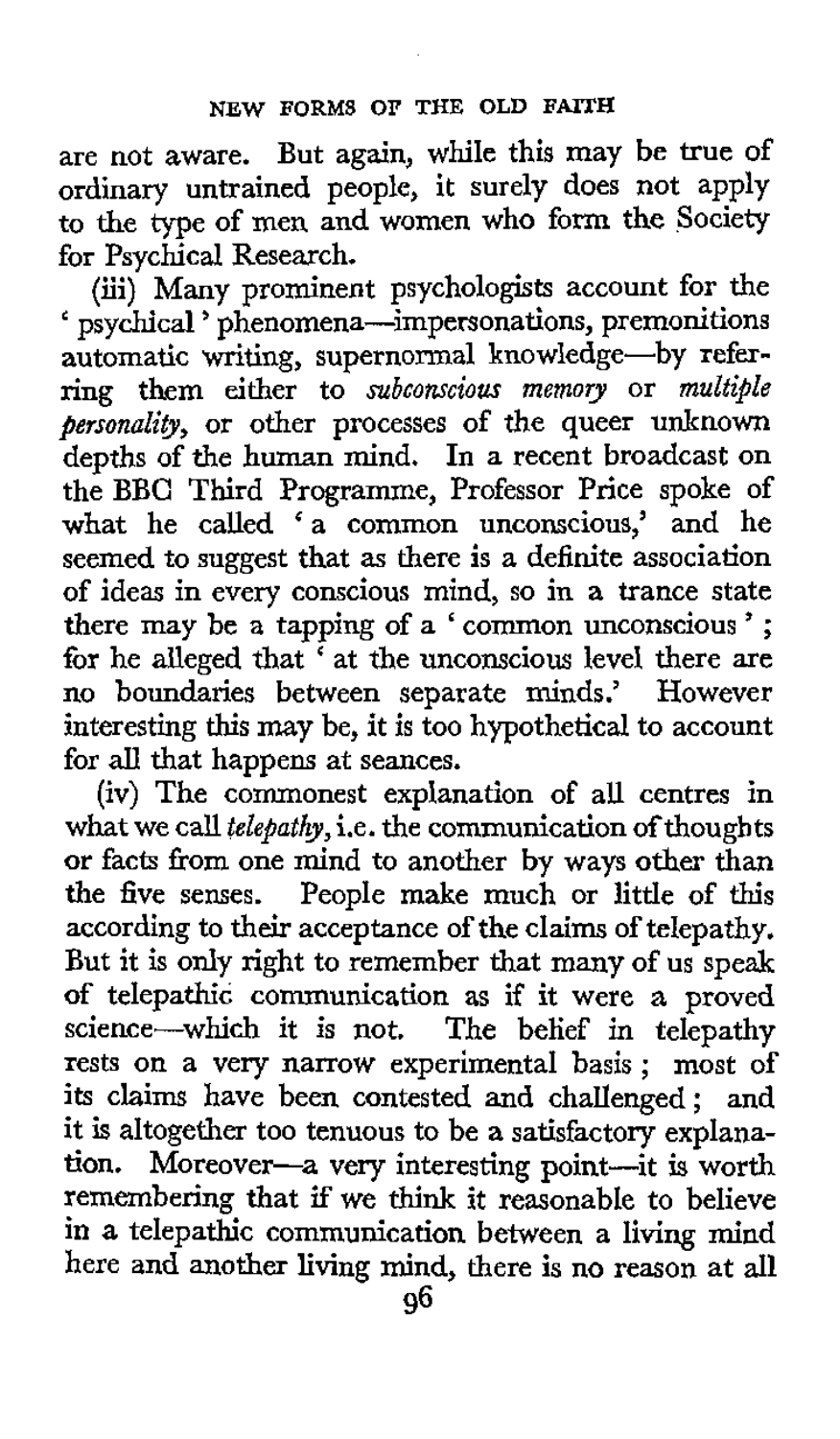to disbelieve in a telepathic communication between a living mind here and a similar mind in another state of being. Thus telepathy might not disprove the claims of Spiritualism, but rather establish them.

(v) Another curious theory, by way of explanation, is suggested by the psychologist, William James, who became greatly interested in the phenomena *of*  Spiritualism-that there is a sort of *cosmic reservoir* of knowledge which the medium's mind unconsciously taps. This **is** so similar to Professor Price's 'common unconscious' that it is subject to the same objection-we cannot account for difficult facts by mere speculation.

(vi) There is the well-known Roman Catholic doctrine, supported by many of their theologians, that the spirits who take part in these seances are always *evil spirits,* what they call ' devils,' who pretend to be the spirits of the dead for their **own** wicked ends. But though the theologians concerned do not seem to see it, this gives their whole case away. For if there are actually spirits taking part in these sittings, no matter whether they *are euil* or *good* spirits, then that **is**  ' spiritualism' in some definite form. This Roman Catholic doctrine of evil spirits taunting and mihleading people in these seances is merely a disguised admission of the claims **of** Spiritualism, that spirits of some kind do reveal themselves to us through the trance of *a*  medium.

(vii) Lastly there is the claim of modern Spiritualists that the spirits of the departed do communicate with us and speak to us, through responsive mediums, of themselves and their discarnate life. According to them, this is the only feasible interpretation of the events and happenings which take place at seances.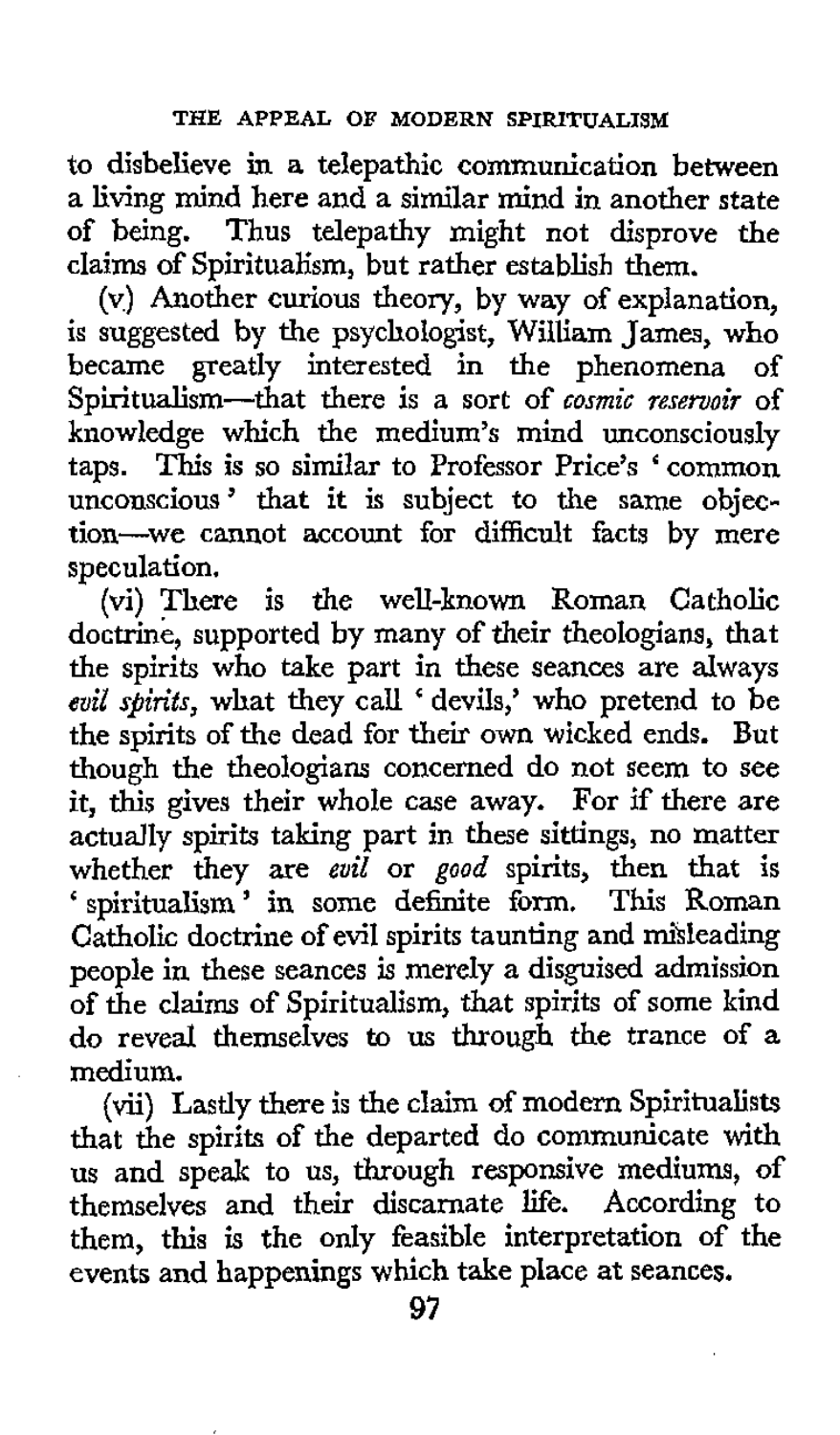I have detailed these possible explanations and theories to show one thing-not that the facts are questioned, **viz.** that certain remarkable things have taken place which we cannot account for by our present knowledge of the world and ourselves, but that it is the *interpetation* **of** these facts which is alone in question. Personally, I can see no grounds for believing that the spiritualistic explanation is in any sense proved. It is just as much an *assumption* as any of the others I have mentioned. The man who says that the results are all due to fraud, or self-deception, or conjuring, or multiple personality, or telepathy, may not be able to prove his case : **we** say that he. is just making an assumption. *But* so *is the Spiritualist.*  That the voice heard through the medium so often claims to come from the spirit world is no proof whatever. You may believe it. I do not, and will not, so long as there are no tests as clear as daylight.

I am not concerned at the moment in trying to give a satisfactory explanation of the occurrences which take place at these seances. I have no explanation to give-at least, none that would completely cover all the reported results. (Many of the results, I admit, are more than explained by some of the suggested explanations which I have detailed above-fraud, conjuring, self-deception, multiple personality, and socalled telepathy.) But I am **only** concerned at the moment to deny that the claims of Spiritualism are valid. I can see no grounds-either in religion, philosophy, or science-for believing in the ' intervention of spirits.' Some of the other explanations which I have mentioned are much more reasonable than that. I am convinced that the hypothesis of Spiritualism is wholly unproved, **and** is so much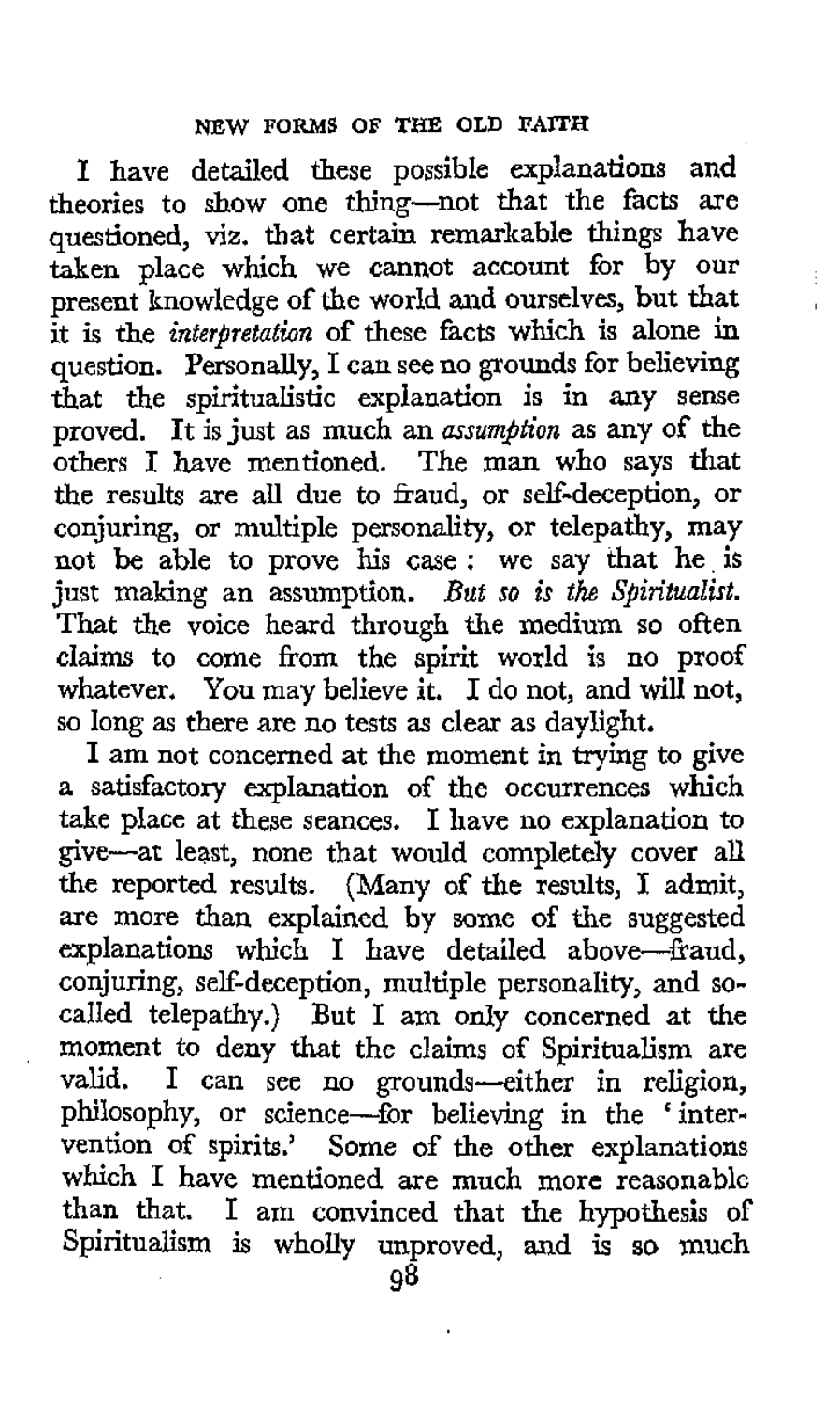against every reasonable theory of God and the Universe that it should not be entertained until every other explanation has been proved wrong. Many of the results may seem super-normal in the meantime, but I refuse to believe that they are supernatural.

**5** 

Why do **I** reject the claims of the Spiritualists ?

**<sup>A</sup>**fellow-minister said to me not long ago, ' My dear sir, why do you not hail the tenets of the Spiritualists as an added proof of the Christian faith? Would it ' not be unassailable to be able to say to the world that we have this new testimony that the spirits of the dead still live ? '

I answer (i) There is no such proof, but only an un*warranted inference.* Apart from the assertion of the medium, so often proved to be not only lying but rascally, there is no reason to believe that the spirits of our dead visit us, and especially that they can only do **so** through the trances of such people. The results of the seances are in **two** categories-physical and psychical. Regarding the merely physical, a famous conjurer has declared that there is no single phenomenon which he himself' could not do, and do better, and do it in the daylight, In any case, it should not be forgotten that nearly all the so-called facts are in dispute, and are capable of many alternative explanations. And regarding the psychical, especially the giving of specialized knowledge about our beloved dead, I quote Dr. Podmore, who has written the best dispassionate study of our subject, **'I** cannot point to a single instance in which a precise and unambiguous piece of information has been furnished, of **a** kind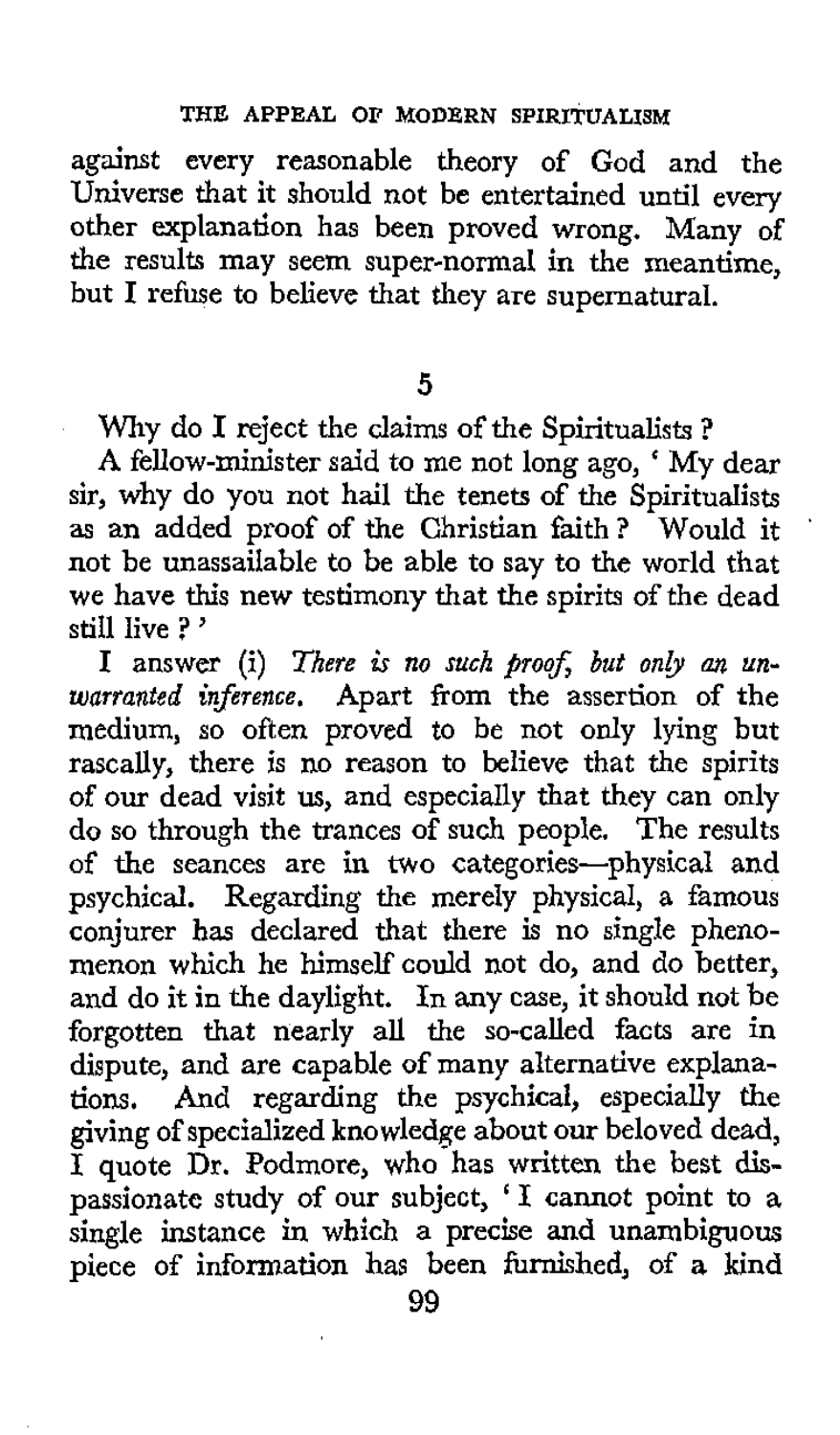which could not have proceeded from the medium's **own** mind, working upon the materials provided in the hints let drop by a sitter.'<sup>1</sup>

(ii) I do not see how such physical effects as Spiritualism generally favours-materialization, apports, voices, levitations, photographs, etc.-can possibly substantiate a *spiritud* fact. That spiritual fact, the very basis of our Christian **faith,** is that the dead do live *by God's power alone,* and when they die, they are with God from whom they came. **How** can physical facts substantiate what must always be only a spiritual faith? Our future life, being what it is, can only rest on one thing-God-God's power, character and promise. In spite of all our common talk, there is no basis for this future life *except in God.* Our belief in Him is our only possible assurance-the pledge of His character and love. It is **this** power **of** God which raised Christ from the dead. I can *think* of nothing-certainly nothing physical-which can add to that assurance.<br>Proofs? A spiritual faith cannot need material A spiritual faith cannot need material proofs !

(iii) Jesus Christ has shown us that no 'messages from the dead ' can be of any spiritual value, or can supplant or buttress a living faith. In that striking story or parable of Lazarus and the Rich Man, Jesus pictures the Rich Man asking that a messenger be sent to his brothers on earth to warn and influence them about the reality of the future life. But the answer about the reality of the future life. But the answer<br>was given, 'They have Moses and the prophets ; let was given, "They have Moses and the prophets; let<br>them hear them.... If they hear not Moses and the prophets, neither will they be persuaded, though one rose from the dead.' This puts the real religious issue in one sentence : a belief in the future of the human

*Modern Spiritualism,* **vol.** ii, **p. 342** 

**100**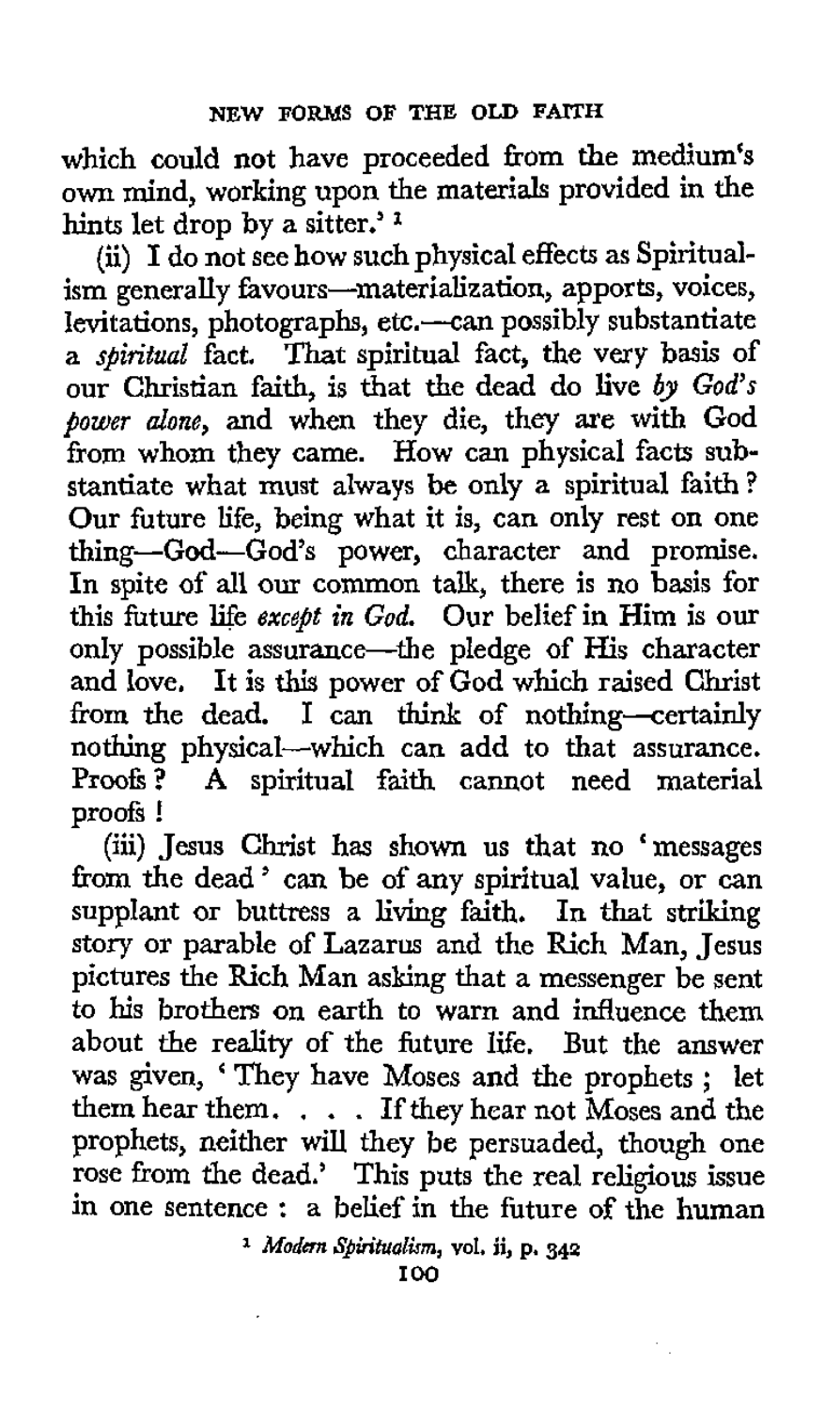**soul** rests not on any miraculous testimony but only on one supreme thing, our faith in the character and promise of God. The people of Christ's day had ' Moses and the prophets,' and that **was** enough. **We**  have infinitely more. If we will not accept this **as** our final assurance, **all** the miraculous appearances from the dead and all the assurances of the spirits will be of no avail. The future rests on that one **thing,** the character of God, of which there can be no proof except its own self-evidencing truth. And nothing (especially nothing material and physical) can increase that certainty.

(iv) Even if we accept its results as verified, Spiritualism, so far as it has gone, has only suggested *continued existence,* and not the permanence of a decent personal *identig.* **I** am chary of criticizing the type and quality of the messages which have been received. The best Spiritualists themselves are fully aware of their inconsequent triviality, though they claim, justly enough, that what may seem trivial to an outsider or a third party may mean a great deal to the person directly concerned. I admit this. If my mother or my wife were to send me a message which meant something peculiarly personal to me, no matter how trivial it might appear to other listeners, this might have an evidential value which other people might not appreciate. I admit this. But my spiritualist friends will understand me when I say-they have admitted this to me-that not **only**  have the reported messages been trivial and inconsequent, but there has never been received a message that has had any moral or religious value. This, **as**  we **think** it out, is one of the most damning criticisms we think it out, is one of the most damning criticisms<br>of these messages from the ' other side': (*a*) That fine thinkers **who** were deeply concerned about the future **I01** a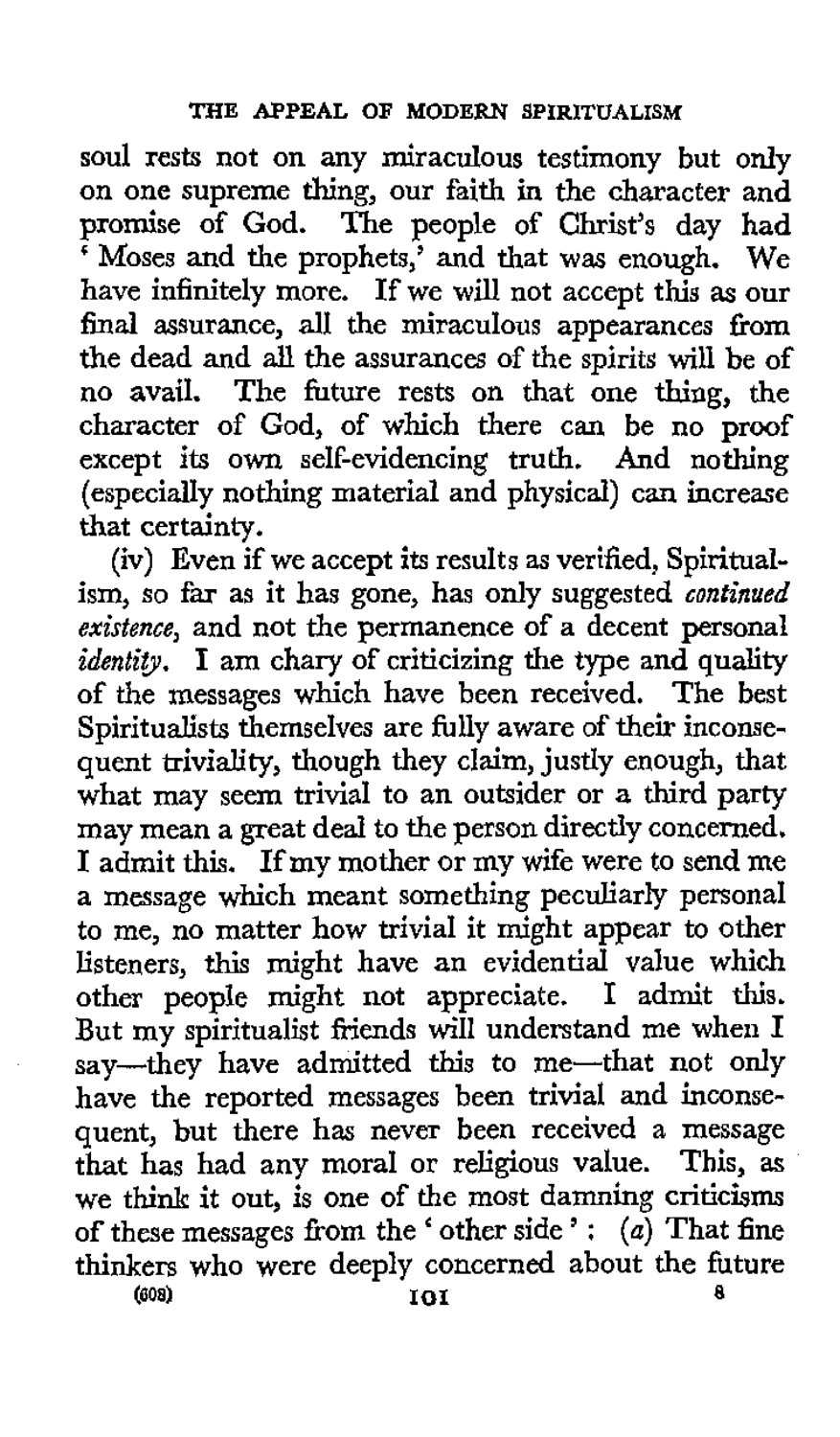life while they lived among us should speak such commonplace trivialities is almost unbelievable. *(6)*  That they should have so degenerated in every mental and spiritual quality of their real personality, **is** even more unbelievable. *(c)* Some convinced investigators -F. W. H. Myers, for instance-were so anxious to broadcast to their friends from beyond the grave, and thus establish the fact of spirit-communication, that they left sealed envelopes here with recorded messages, which were to be opened and compared when a message should be received at a seance. In no case has there been any correspondence whatever between the sealed and the *received message.* 

Indeed, some of the messages received-for instance, from Raymond Lodge-are not only trivial, but obviously crude and false. Raymond tells his father that he lives in ' a house of brick ' among trees and flowers, and that the ground on which he stands or walks is solid ! Others tell us that their homes are designed by those who were architects in this world and are built by capable workmen. Another record comments on the weather of 'This summer Land ' and remarks ' you have **only** to breathe your desire and the thing is created.' AU this type *of* crude materialism, from a world of spirits who are presumed to have left behind all that is earthly and material, is a little more than our common sense, let alone our religious sense, can decently accept. Surely it seems quite obvious that the kind of message **is** governed by the *kind of intelligence* possessed by the medium, and suggests that the message is only a reflex of the medium's type of thinking.

It is only fair to state how Spiritualists answer some of our common objections to the nature and quality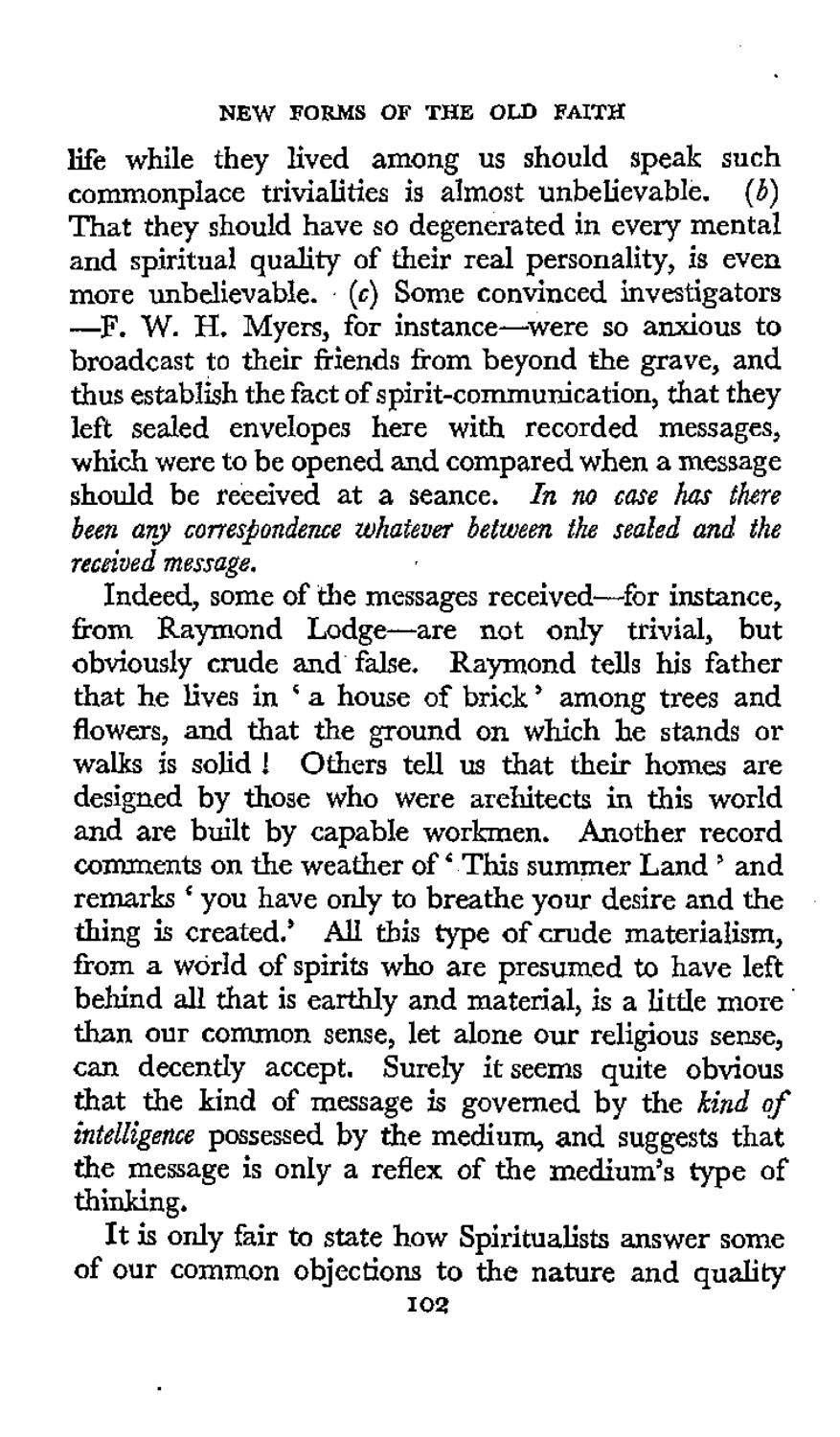of the messages received. For instance, when a departed scientist has sent a message, and we complain that nothing of any scientific value or insight has been given, Spiritualists ask us how we could possibly verify new information, if it were sent ? Or when we remark on the confusion and general irrelevancy of the messages, **this** is explained **as** being natural in communications ' with one asleep through one asleep.' Or should we complain that many of the results are mere ' antics ' or the ridiculous pranks of an undeveloped mind, we are told-and it is not a bad reason-that perhaps this is the *real side* of many people who were only prosy or conventional here !

To a Christian, however, the singular thing about the bulk of these reported messages is-how *little there is in them about God.* From the messages received one might well imagine that He did not matter, or perhaps did not exist, instead of being *the only conceivable source and guarantee of any sort of continued existerne beyond th grave.* Without the power of God, our present life can only be as the beasts that perish. This singular absence of any mention of God, or indeed of any reference to the concerns of the spiritual life, would almost **justify**  the common complaint that the one thing that Spiritualism lacks is the 'spiritual.' All the crude messages about the ' material ' conditions of the new life suggest that this creed may be merely a subtle materialism. At one seance I was asked if there was anyone from whom I should specially like to hear. I thought for a moment, and then said, 'Yes ! Jesus Christ.' My request was met with heavy silence as if it were only *irreverent* to ask for His word from the world where He alone reigns and which His victory alone guarantees. To a Christian, it is really an ominous thing that in the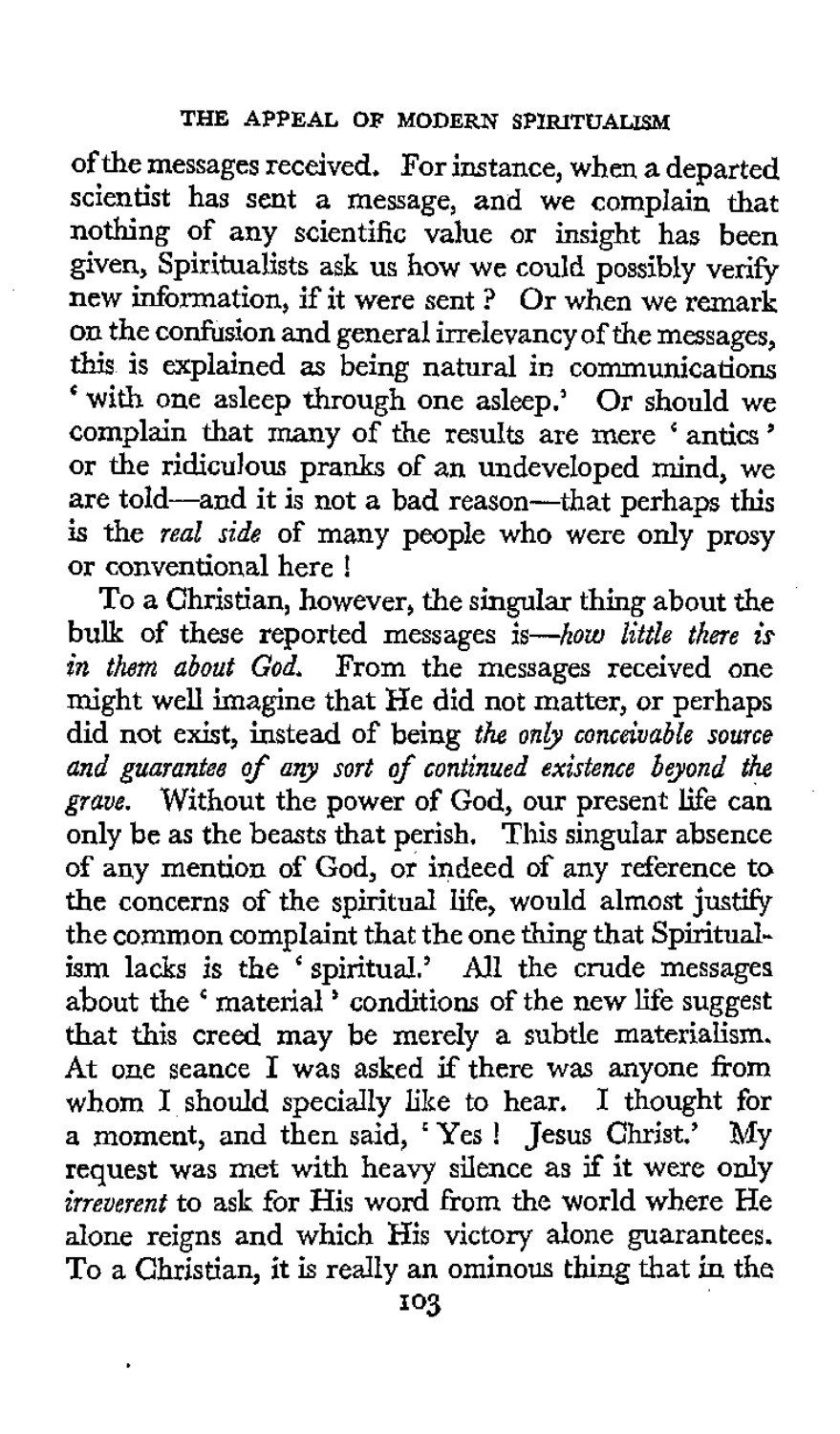alleged messages from the spirit world, which is guaranteed only by the power of God, there should evidently be no reference to God at all.

*6* 

There are some points in the theory and practice of Spiritualism which are particularly difficult for me to accept.

*(a)* According to their messages, these spirits claim (a) According to their messages, these spirits claim<br>to inhabit some part of a 'material universe,' where they handle a type of life which seems to be little different from our **own.** They speak constantly of *Jleshly* frailties-being tired, **or** unhappy or crosstempered-working, walking or doing things-building, eating, sleeping, drinking. This is quite evidently a materialistic view of what must be, and can only be, a spiritual existence of personal souls. In essence it differs very little-and sometimes not to its **own**  advantage--from the crude views about some pagan Heavens-a kind of modified Valhalla or Mohammedan after-life. Whatever the future life may be, no Christian can accept these messages as evidence of its conditions.

In strange contrast to the usual material pictures, Sir Oliver Lodge describes the location of the spirits' abode as being in the ' luminiferous ether.' What is this luminiferous ether ? The ' ether ' is something which is assumed to fill all space. But modern science throws grave doubts on this theory.

 $(b)$  It is asserted that the spirits have always been extremely anxious, from time immemorial, to reveal themselves to the human mind, to hold communion with **us,** and unfold the great truths of the after-life. If so, the results have been singularly sparse, and when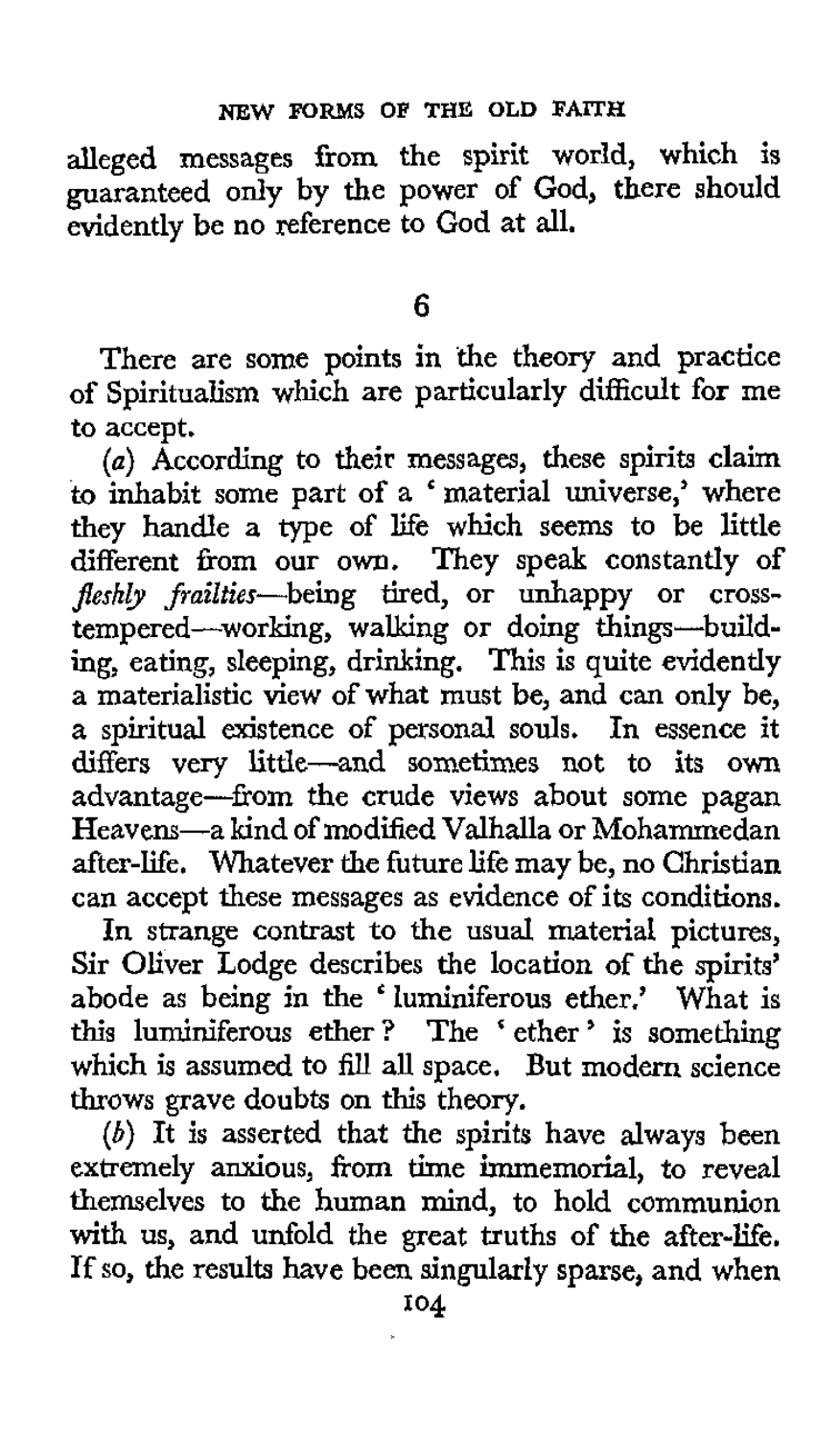received, singularly unenlightening. I repeat that there has not been one message that possesses any *ethical worth or any spiritual distinction.* **I** have already admitted that I can understand how messages might seem trivial and even silly to some third person, and might yet mean a great deal to some.anxious inquirer. But **this** cannot certainly alter the fact that no message **of** any *moral value* has ever been received through this spirit-mediumship, either to guide or aid us in the problems of human living. This is such **a** strange thing-particularly when the voice claims to come from some great man whose advice was so rich while he was among us-that it at once arouses suspicion.

*(c)* It seems odd to me that these spirits should so constantly speak of the universe in terms that have been long outdated by science ! They talk of *s@heres, circles,*  and *planes* of life which were only the inventions of pre-scientific speculation, of ideas **long** thrown on the scrap-heap by modern research. This inevitably reflects the jargon of unintelligent mediums, and casts suspicion at once on the reality and genuineness of their messages. **If** these mediums are only a ' colourless channel ' for the message of the controlling spirits**as** they claim to be-they yet seem to be able to limit the spirit to their own intelligence and their **own**  out-dated notions. Planes ' and ' circles ' and ' steps ' were all right when men knew no better. They will not do now, except for speculating Brahmins and Theosophists !

*(d)* The usual machinery ' at any seance I have attended makes me suspicious. The darkened room, the unnatural conditions, the inability to see and examine, the absence of any normal control, and some-<br>times the 'high dudgeon' of mediums when I have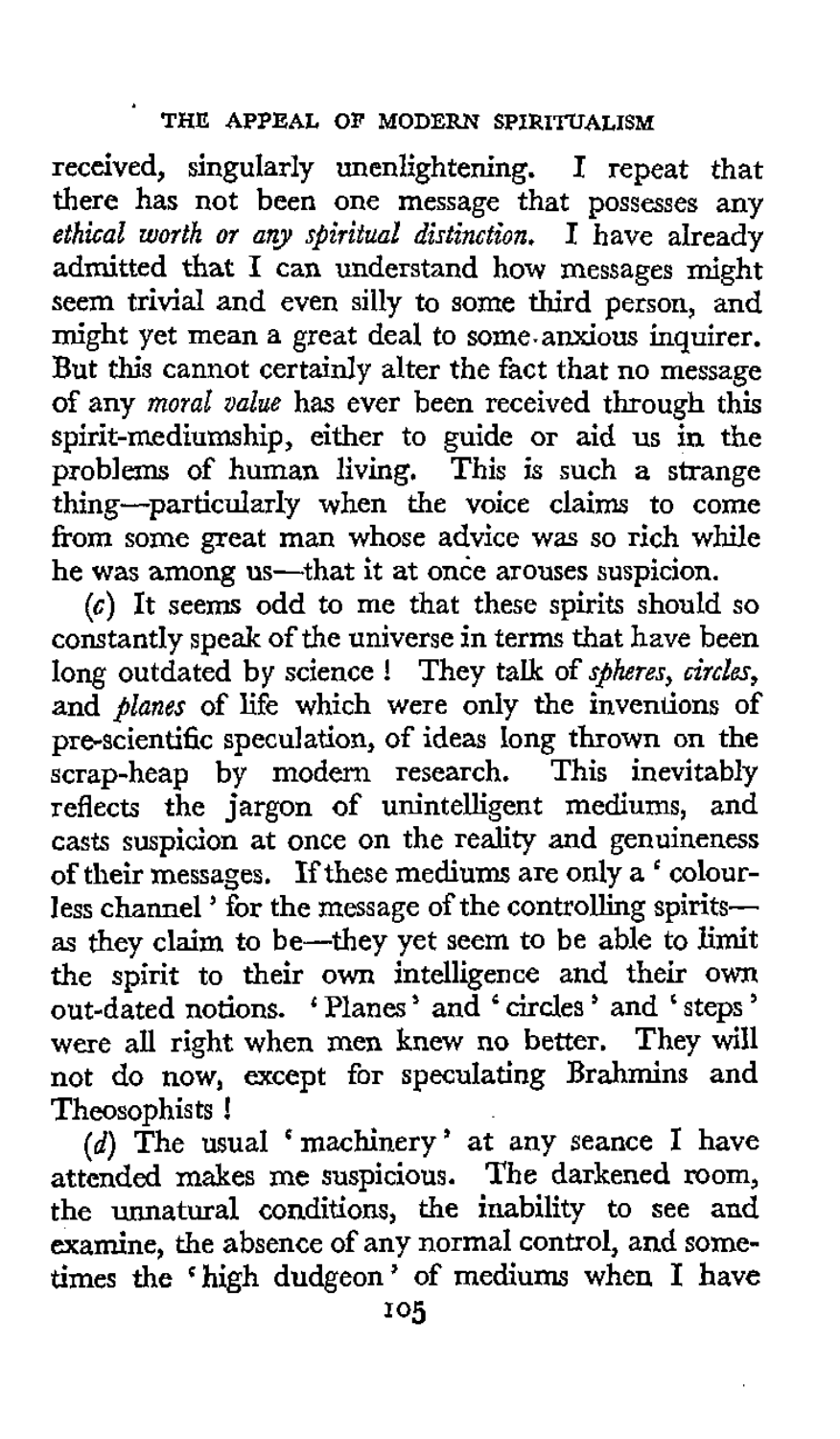suggested the most ordinary precautions, as if this were **a** reflection on their honour and not only a desire on **my** part for some convincing proof-all this makes me feel as if clear evidence is not wanted or welcomed. **I** still cannot see why the spirits should only reveal themselves in darkness.

*(e)* How is it possible to verify the truth of any information given us by the mediums? Dr. Glen Atkins, in this connection, points out an 'inescapable dilemma' which Spiritualists cannot overcome. On dilemma' which Spiritualists cannot overcome. the one hand, 'only those things which are utterly unknown to the living anywhere-can be finally and conclusively **a** testimony to communications from the dead.' But on the other hand, ' unless the information thus received is *known* to the living, its **truth** or falsity can never be proved or disproved.'<sup>1</sup> But if it *is* known to the living, there is obviously no guarantee that it has not been transmitted, consciously or unconsciously, by some of those who are present.

,

*(f)* The use of these mediums, and especially of the common kinds of medium, makes up my worst difficulty. Modern Spiritualism is now definitely tied to mediums, and to me this is the rope that strangles it. **I** cannot see how a great and wonderful revelation-a revelation which, if it is true, means so much to the human mind -should come to us only in this very dubious fashion. In no other sphere, as I have said, does the God and Father of Jesus Christ work in this dark and tortuous way. How openly has He revealcd Himself to every needy soul ! But always-mark this-in one special way, that whenever and wherever He has spoken to mankind, He has invariably spoken through our noblest souls, men and women of light, vision, and

Glen **Atkins,** *Modern Religious Cults and Moucmmts,* p. **313**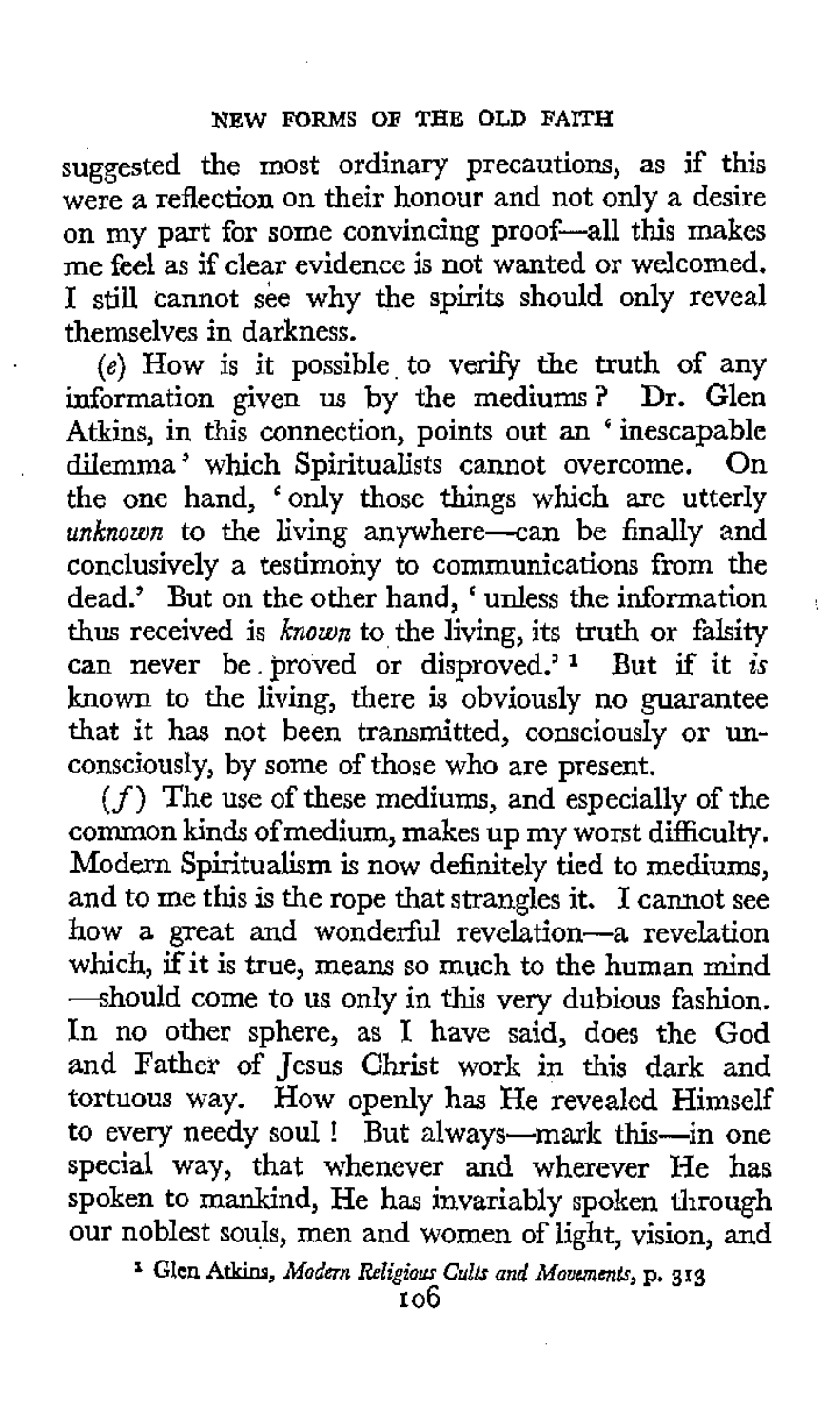character-through messengers like Moses, Abraham, Isaiah, Amos, Jeremiah, and lastly through our Lord and Saviour Jesus Christ. Even our great revelations of art, poetry, philosophy, ethics and music have come through our dreamers and our people of responsible genius, not through people of ' low intelligence,' many of whom, unfortunately, have been so often convicted of trickery and deceit.

Countering my objection, some may say to me-as one Spiritualist did say to me-that this is not a revela-tion from God at all. ' *God does not come into it* : *it is onb a question of spirits trying to contact* **us.'** Then if God does not come into it-and that in His **own**  world-neither do I.

**7** 

Anticipating *this* lecture, when **it** was advertised, one good Christian, who is also a Spiritualist, wrote me and asked 'Why does the Church not take up this great aid to our belief in the after life ? ' *As* I close, may I answer this point ?

**(I)** *The Church has taken it up.* To my knowledge, most churches, barring the Roman communion, have appointed influential committees of investigation who have heard and examined the available evidence and have attended official seances. My own Church of Scotland appointed a strong committee under the able chairmanship of the late Lord Sands, a judge of our Supreme Court; and they investigated the whole subject in a generous and handsome fashion. Their findings, published in our Church 'Reports,' are as noncommittal as all honest men feel they must be, when the subject is as occult as this is, and where there is no evidence, apart **from** the assertions of the mediums,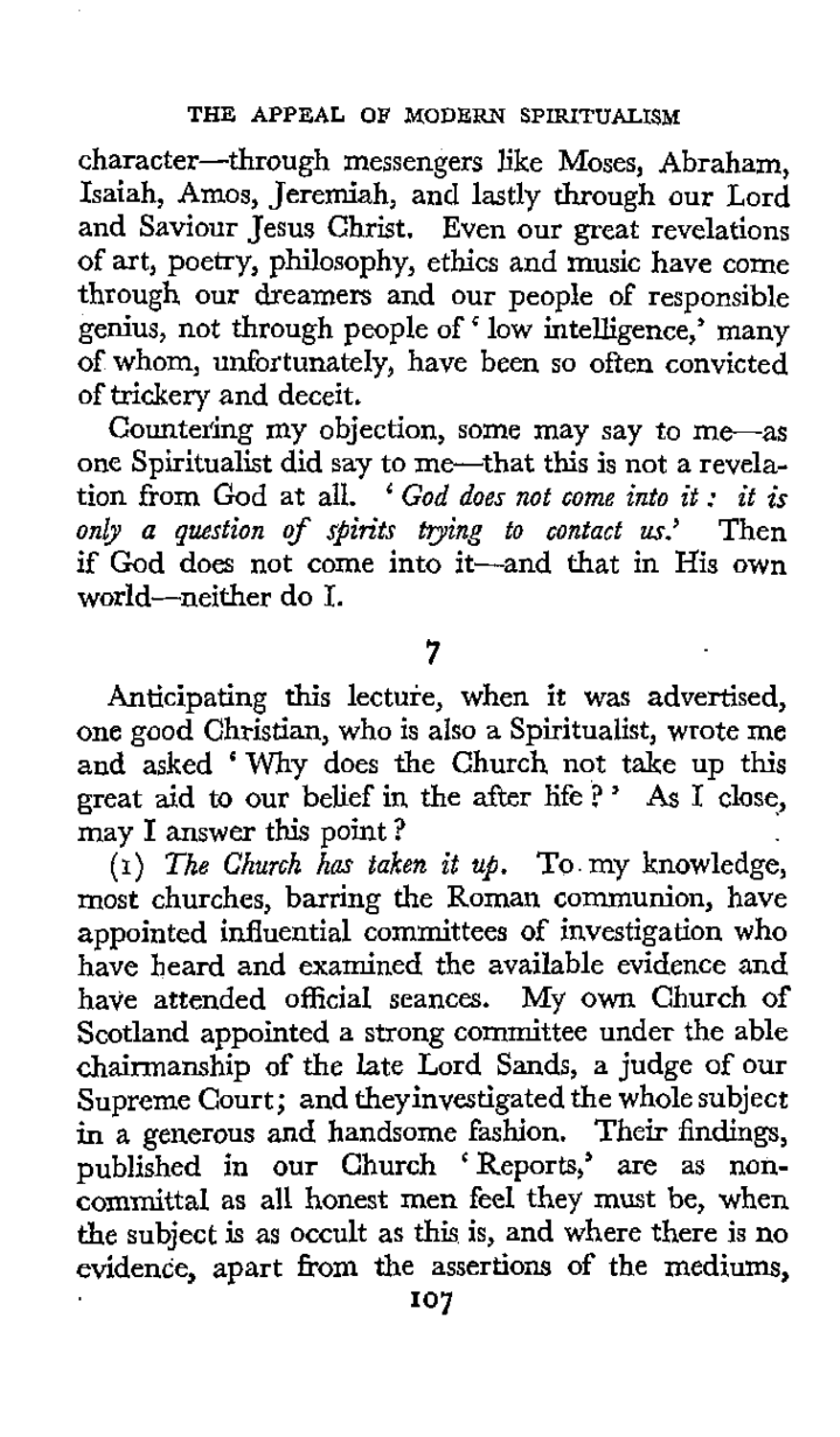that there is any assured ' intervention of spirits.' Like the famous Scots Third Verdict in murder trials, their judgment was ' not proven.'

(ii) Here I must return to a point which is central to  $me$ -what is the faith of the Church? We believe, even more firmly than any Spiritualist ever can do, that the human spirit survives what we call death, and not only survives, but remains the same developing identity. **Our** spirits come from God, and *go* back to God, Our lost loved ones are now with God, in His presence ; and they are now being purified and made perfect. We cannot tell-no-one can tell-what that future life is. We only know-and it is enough-that the future life is as sure as God, and as certain as His love. Even Jesus our Lord spoke with great reserve about the future. But He has said everything that the human soul needs to know-not only that our souls live in the future, but that they live in God. ' Let not your heart be troubled : ye believe in God, believe also in me.  $\ldots$  I go to prepare a place for you.  $\ldots$  I will come again and receive you unto myself: that where I am, there ye may be also.' Thus He has made us sure of the one thing that matters-that God, whose love passes all understanding, has us and our loved ones in His eternal care.

> I know not where **His** islands **lift**  Their fronded palms in air. I only know **I** cannot drift, Beyond His **love** and care.

What other message, most of all through dubious mediums, can give us an assurance like this ?

Considering the whole matter, and remembering especially some cases I know, I am led to finish with this short warning.